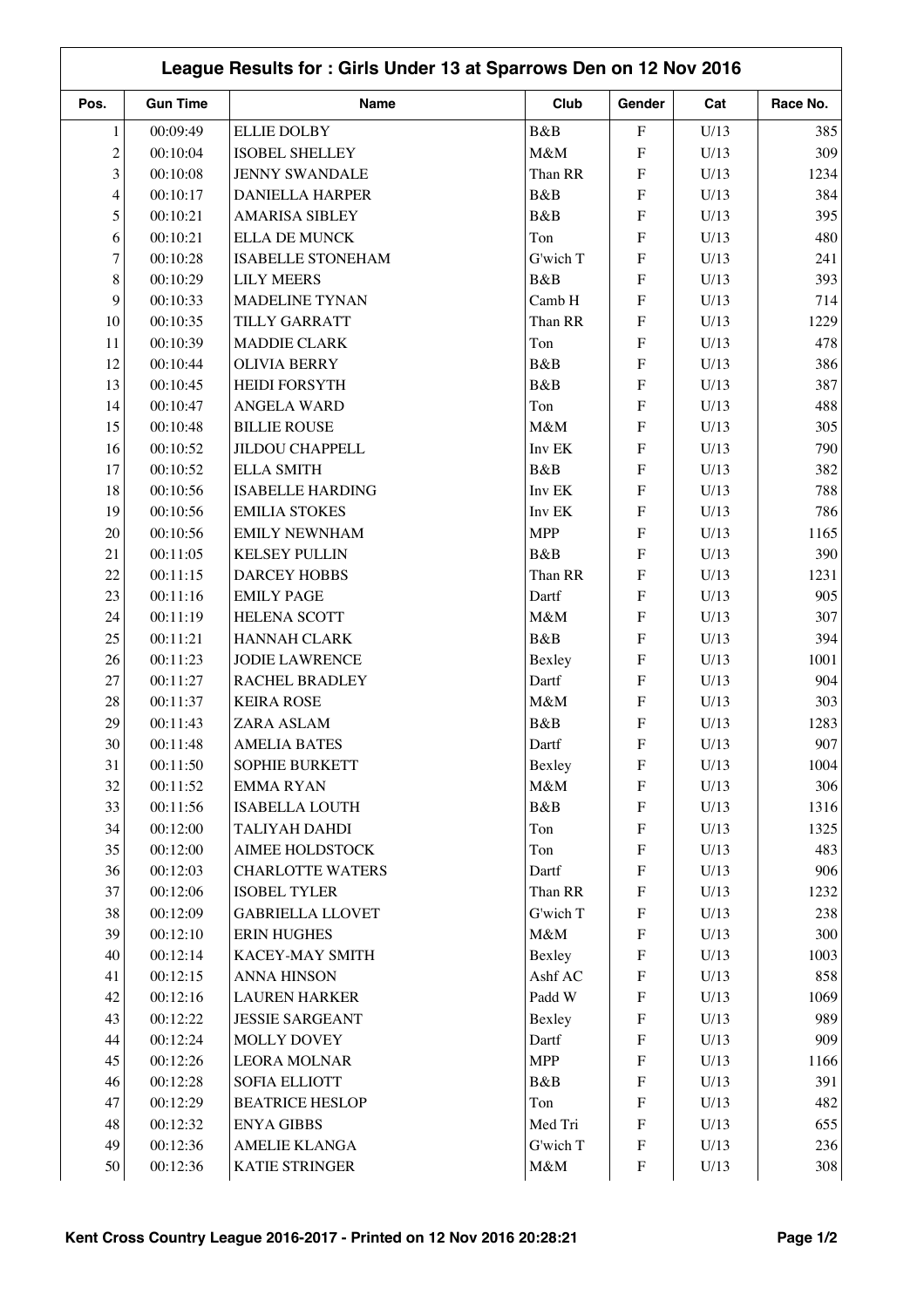|      | League Results for: Girls Under 13 at Sparrows Den on 12 Nov 2016 |                        |            |        |      |          |  |  |  |
|------|-------------------------------------------------------------------|------------------------|------------|--------|------|----------|--|--|--|
| Pos. | <b>Gun Time</b>                                                   | <b>Name</b>            | Club       | Gender | Cat  | Race No. |  |  |  |
| 51   | 00:12:38                                                          | <b>CLAUDIA TREMBLE</b> | Camb H     | F      | U/13 | 1284     |  |  |  |
| 52   | 00:12:41                                                          | <b>EMILIA PIGOTT</b>   | Camb H     | F      | U/13 | 713      |  |  |  |
| 53   | 00:12:43                                                          | <b>AMBER CRUSH</b>     | Ton        | F      | U/13 | 479      |  |  |  |
| 54   | 00:12:48                                                          | <b>KATIE MARSH</b>     | Camb H     | F      | U/13 | 711      |  |  |  |
| 55   | 00:12:49                                                          | <b>AMELIE WILLARS</b>  | B&B        | F      | U/13 | 979      |  |  |  |
| 56   | 00:12:50                                                          | <b>KATIE SMITH</b>     | Padd W     | F      | U/13 | 1226     |  |  |  |
| 57   | 00:12:51                                                          | FREYA BURTON-FRANKLIN  | G'wich T   | F      | U/13 | 230      |  |  |  |
| 58   | 00:13:08                                                          | ALICE GYDE             | <b>MPP</b> | F      | U/13 | 1167     |  |  |  |
| 59   | 00:13:28                                                          | <b>EMILY FRIMPONG</b>  | Bexley     | F      | U/13 | 1008     |  |  |  |
| 60   | 00:14:24                                                          | <b>CIARA HARROP</b>    | $M\&M$     | F      | U/13 | 299      |  |  |  |
| 61   | 00:14:25                                                          | <b>GIULIA MITROI</b>   | Dartf      | F      | U/13 | 1308     |  |  |  |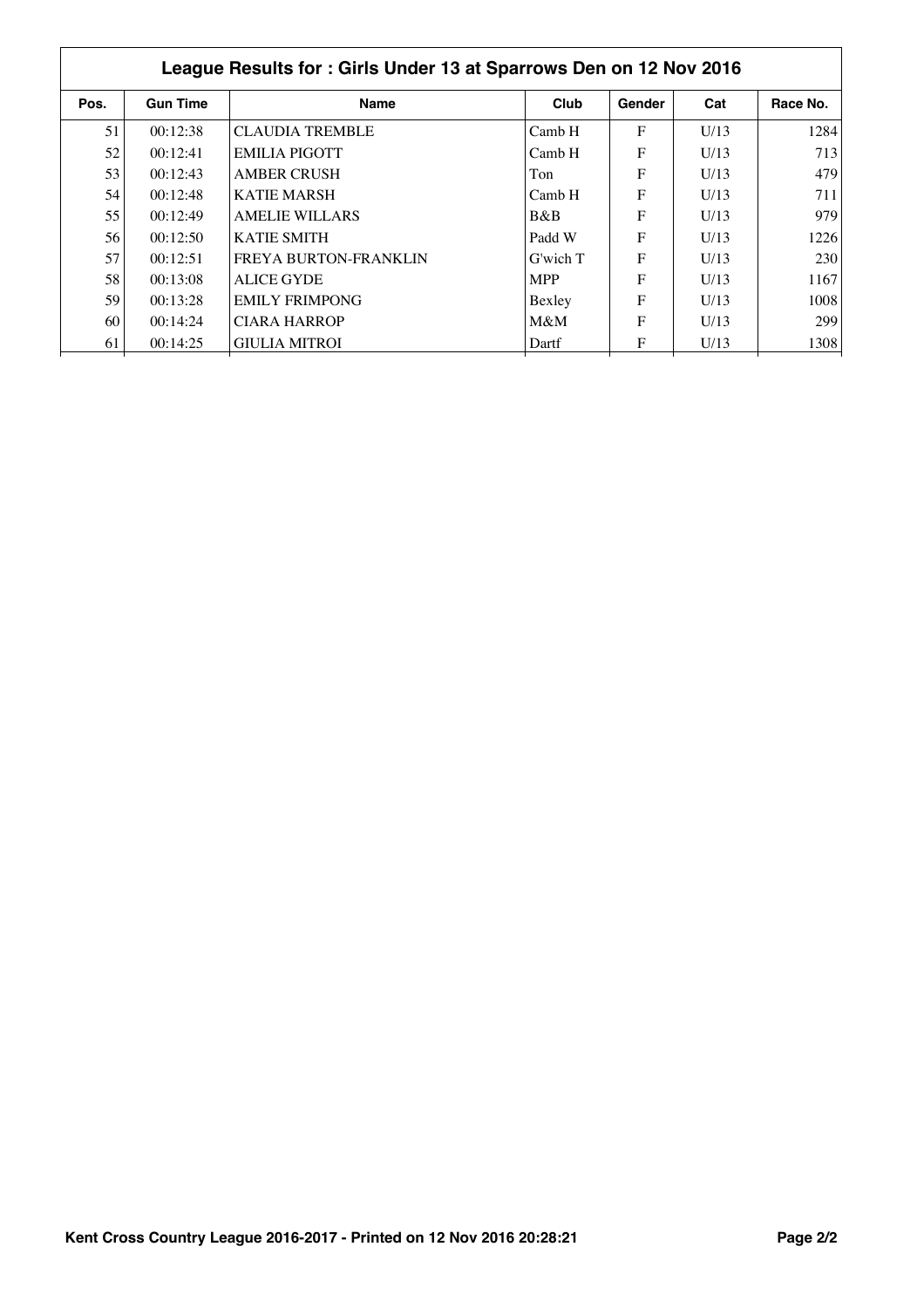| League Results for: Boys Under 13 at Sparrows Den on 12 Nov 2016 |                 |                             |          |             |      |          |  |
|------------------------------------------------------------------|-----------------|-----------------------------|----------|-------------|------|----------|--|
| Pos.                                                             | <b>Gun Time</b> | Name                        | Club     | Gender      | Cat  | Race No. |  |
| 1                                                                | 00:10:22        | <b>SAMUEL REARDON</b>       | B&B      | M           | U/13 | 430      |  |
| $\overline{c}$                                                   | 00:10:23        | <b>TOM BRASH</b>            | B&B      | $\mathbf M$ | U/13 | 419      |  |
| 3                                                                | 00:10:28        | <b>OLUKOREDE FASINA</b>     | Ton      | M           | U/13 | 501      |  |
| $\overline{\mathcal{L}}$                                         | 00:10:39        | THOMAS PENLINGTON           | B&B      | M           | U/13 | 429      |  |
| 5                                                                | 00:10:42        | <b>CAMERON DYMOND</b>       | Ton      | M           | U/13 | 500      |  |
| 6                                                                | 00:10:44        | <b>BEN CAMPBELL</b>         | B&B      | $\mathbf M$ | U/13 | 421      |  |
| $\overline{7}$                                                   | 00:10:45        | <b>MAX GREGSON</b>          | B&B      | M           | U/13 | 425      |  |
| 8                                                                | 00:10:45        | TOM HUTTON                  | Inv EK   | $\mathbf M$ | U/13 | 805      |  |
| 9                                                                | 00:10:54        | ETHAN GEAR                  | M&M      | M           | U/13 | 98       |  |
| 10                                                               | 00:10:57        | <b>JOE HOLLANDS</b>         | M&M      | $\mathbf M$ | U/13 | 97       |  |
| 11                                                               | 00:10:58        | <b>HAYDN GAFFON</b>         | Than RR  | M           | U/13 | 1236     |  |
| 12                                                               | 00:10:59        | <b>MATTHEW SMITH</b>        | B&B      | $\mathbf M$ | U/13 | 434      |  |
| 13                                                               | 00:11:00        | <b>ETHAN FIORE</b>          | Camb H   | $\mathbf M$ | U/13 | 838      |  |
| 14                                                               | 00:11:07        | <b>OLIVER ROBERTSON</b>     | B&B      | $\mathbf M$ | U/13 | 431      |  |
| 15                                                               | 00:11:15        | <b>SAM KING</b>             | Than RR  | $\mathbf M$ | U/13 | 1254     |  |
| 16                                                               | 00:11:17        | <b>MAXIM BRAGIN</b>         | Ton      | $\mathbf M$ | U/13 | 599      |  |
| 17                                                               | 00:11:19        | <b>MATTHEW HOWSON</b>       | Med Tri  | $\mathbf M$ | U/13 | 661      |  |
| 18                                                               | 00:11:24        | <b>CAILAN TURNER</b>        | Dartf    | M           | U/13 | 768      |  |
| 19                                                               | 00:11:27        | <b>KELECHI RYAN</b>         | M&M      | M           | U/13 | 921      |  |
| 20                                                               | 00:11:29        | <b>JAMIE SEARS</b>          | B&B      | $\mathbf M$ | U/13 | 436      |  |
| 21                                                               | 00:11:32        | ED HALL                     | Judd Sch | $\mathbf M$ | U/13 | 1189     |  |
| 22                                                               | 00:11:35        | ETHAN SMITH                 |          |             | U/13 | 1013     |  |
|                                                                  |                 |                             | Bexley   | M           |      |          |  |
| 23                                                               | 00:11:36        | <b>CAMERON FEATHERSTONE</b> | M&M      | M           | U/13 | 120      |  |
| 24                                                               | 00:11:39        | <b>JOE BUTTERFIELD</b>      | Ton      | M           | U/13 | 493      |  |
| 25                                                               | 00:11:45        | LUCA TREADWELL              | Camb H   | M           | U/13 | 842      |  |
| 26                                                               | 00:11:45        | MICHAEL UZOZIE              | M&M      | M           | U/13 | 100      |  |
| 27                                                               | 00:11:49        | STEFANO BERTERO             | SFactor  | $\mathbf M$ | U/13 | 982      |  |
| 28                                                               | 00:11:52        | <b>SAMUEL STUART</b>        | B&B      | M           | U/13 | 435      |  |
| 29                                                               | 00:11:53        | <b>DHILLION TUCKER</b>      | Bexley   | M           | U/13 | 1332     |  |
| $30\,$                                                           | 00:11:55        | <b>CALLUM CARLTON</b>       | B&B      | M           | U/13 | 422      |  |
| 31                                                               | 00:11:57        | ZAC DOUST                   | Folk     | M           | U/13 | 1328     |  |
| 32                                                               | 00:11:57        | <b>ANGUS CURRIE</b>         | Ton      | M           | U/13 | 499      |  |
| 33                                                               | 00:11:58        | <b>JAKE ANTHONY</b>         | B&B      | M           | U/13 | 418      |  |
| 34                                                               | 00:11:58        | <b>ARCHIE JONES</b>         | Folk     | M           | U/13 | 1326     |  |
| 35                                                               | 00:11:59        | <b>HARVEY ELLIS</b>         | Judd Sch | M           | U/13 | 1180     |  |
| 36                                                               | 00:12:01        | <b>CALLUM FEATHERSTONE</b>  | $M\&M$   | M           | U/13 | 119      |  |
| 37                                                               | 00:12:02        | <b>LIAM CARR</b>            | Camb H   | M           | U/13 | 836      |  |
| 38                                                               | 00:12:05        | <b>OLES CHABAN</b>          | B&B      | M           | U/13 | 1198     |  |
| 39                                                               | 00:12:08        | NICHOLAS PADDINGTON         | B&B      | M           | U/13 | 427      |  |
| 40                                                               | 00:12:14        | <b>JAMES ANDREWS</b>        | Judd Sch | M           | U/13 | 1190     |  |
| 41                                                               | 00:12:17        | ANANJAN GANGULI             | Ton      | M           | U/13 | 1270     |  |
| 42                                                               | 00:12:18        | <b>MATTHEW DUBERY</b>       | Judd Sch | M           | U/13 | 1187     |  |
| 43                                                               | 00:12:24        | <b>OSCAR DE DARANYI</b>     | Judd Sch | M           | U/13 | 1193     |  |
| 44                                                               | 00:12:30        | <b>DYLAN LEACH</b>          | Than RR  | M           | U/13 | 1235     |  |
| 45                                                               | 00:12:33        | JOSH BUDDLE-SMITH           | B&B      | M           | U/13 | 420      |  |
| 46                                                               | 00:12:35        | <b>SONNY BREEZE</b>         | SFactor  | M           | U/13 | 983      |  |
| 47                                                               | 00:12:37        | <b>ISAAC ARNOTT</b>         | Ton      | M           | U/13 | 491      |  |
| 48                                                               | 00:12:42        | STEPHEN READ                | Dartf    | M           | U/13 | 764      |  |
| 49                                                               | 00:12:46        | <b>CHRISTIAN HOPPER</b>     | Camb H   | M           | U/13 | 839      |  |
| 50                                                               | 00:12:49        | <b>HARRISON WHITE</b>       | Inv EK   | M           | U/13 | 824      |  |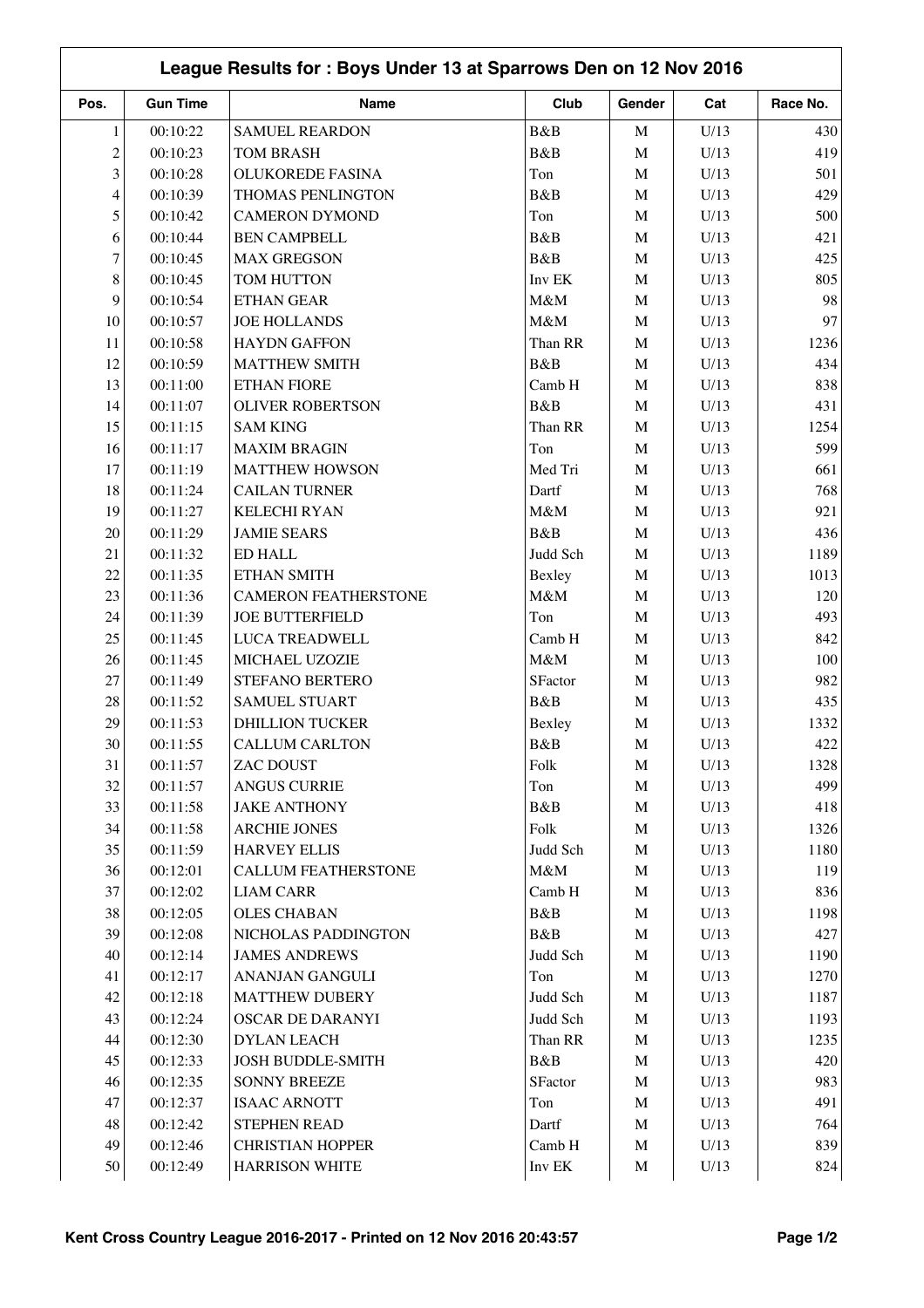| League Results for: Boys Under 13 at Sparrows Den on 12 Nov 2016 |                 |                         |                |        |      |          |  |  |
|------------------------------------------------------------------|-----------------|-------------------------|----------------|--------|------|----------|--|--|
| Pos.                                                             | <b>Gun Time</b> | <b>Name</b>             | Club           | Gender | Cat  | Race No. |  |  |
| 51                                                               | 00:12:50        | <b>ZAK AUSTIN</b>       | M&M            | M      | U/13 | 99       |  |  |
| 52                                                               | 00:12:50        | <b>EWAN BEET</b>        | Bexley         | M      | U/13 | 1010     |  |  |
| 53                                                               | 00:12:51        | <b>FREDRIK NORDGREN</b> | Camb H         | M      | U/13 | 841      |  |  |
| 54                                                               | 00:12:53        | <b>ANDREW GATES</b>     | <b>MPP</b>     | M      | U/13 | 1164     |  |  |
| 55                                                               | 00:12:53        | <b>MAX FORREST</b>      | Judd Sch       | M      | U/13 | 1188     |  |  |
| 56                                                               | 00:13:02        | <b>JACOB WOODHOUSE</b>  | Dartf          | M      | U/13 | 1337     |  |  |
| 57                                                               | 00:13:12        | <b>FINN RODGERS</b>     | $M\&M$         | M      | U/13 | 101      |  |  |
| 58                                                               | 00:13:13        | <b>HARRY SMITH</b>      | Padd W         | M      | U/13 | 1225     |  |  |
| 59                                                               | 00:13:33        | <b>ETHAN TYLER</b>      | Than RR        | M      | U/13 | 1237     |  |  |
| 60                                                               | 00:13:40        | <b>JOSHUA DOHERTY</b>   | $G$ 'wich $T$  | М      | U/13 | 232      |  |  |
| 61                                                               | 00:14:02        | <b>FRANK COATES</b>     | Ton            | M      | U/13 | 495      |  |  |
| 62                                                               | 00:14:05        | <b>OLLIE RODWELL</b>    | $M\&M$         | M      | U/13 | 129      |  |  |
| 63                                                               | 00:14:23        | <b>ROBERT COSSEY</b>    | Ashf AC        | M      | U/13 | 1202     |  |  |
| 64                                                               | 00:15:01        | <b>ABDUL SESSAY</b>     | <b>SFactor</b> | М      | U/13 | 988      |  |  |
| 65                                                               | 00:15:02        | <b>TAMARI TAYLOR</b>    | <b>SFactor</b> | M      | U/13 | 986      |  |  |
| 66                                                               | 00:15:06        | <b>LUKE NOFLU</b>       | <b>SFactor</b> | М      | U/13 | 987      |  |  |
| 67                                                               | 00:15:37        | <b>ALEX STONE</b>       | Padd W         | M      | U/13 | 1072     |  |  |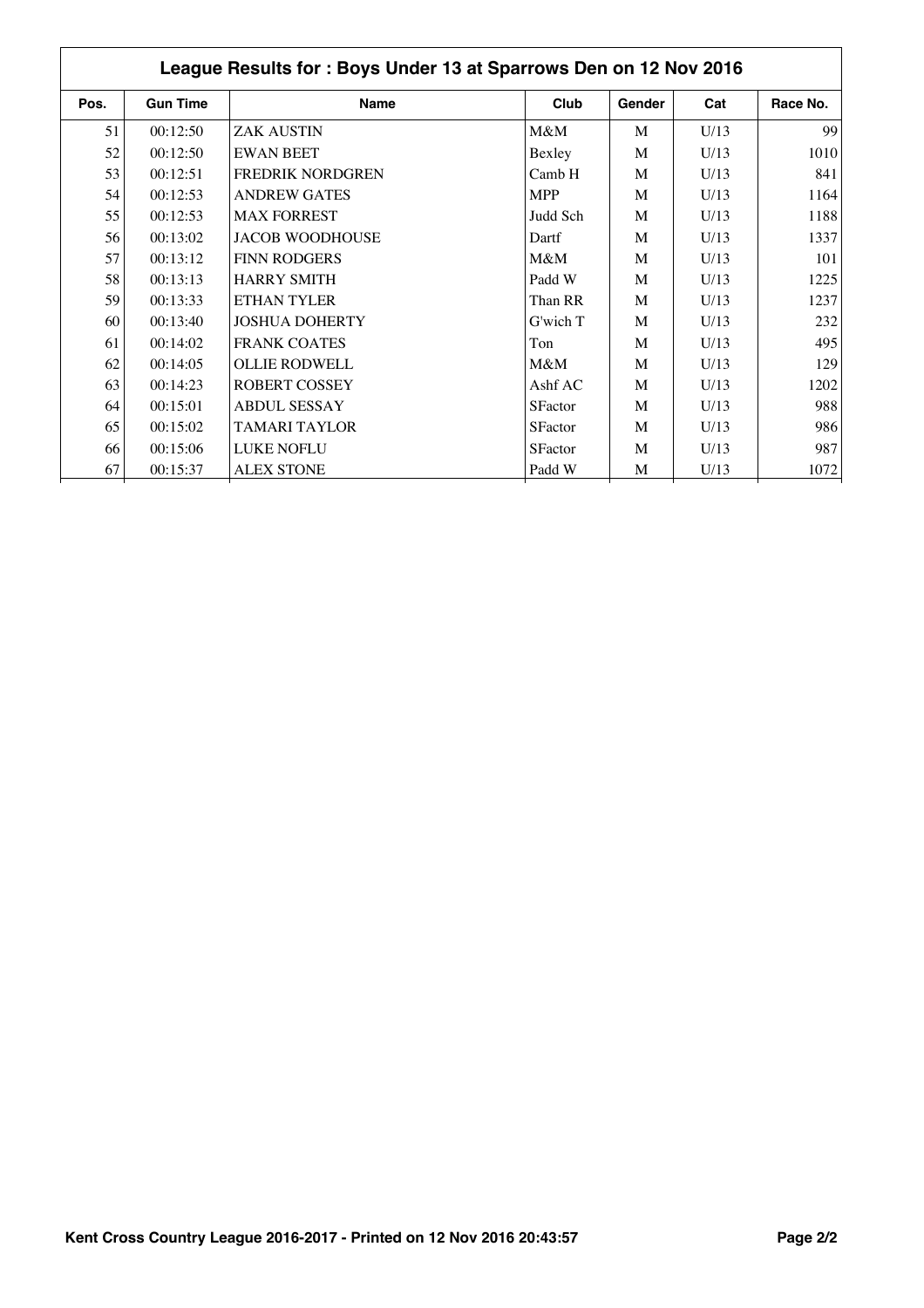| League Results for: Girls Under 15 at Sparrows Den on 12 Nov 2016 |                 |                               |          |                           |      |          |  |
|-------------------------------------------------------------------|-----------------|-------------------------------|----------|---------------------------|------|----------|--|
| Pos.                                                              | <b>Gun Time</b> | Name                          | Club     | Gender                    | Cat  | Race No. |  |
| $\mathbf{1}$                                                      | 00:10:27        | <b>MORGAN SQUIBB</b>          | B&B      | $\boldsymbol{\mathrm{F}}$ | U/15 | 379      |  |
| $\overline{c}$                                                    | 00:10:35        | <b>ALEX MILLARD</b>           | Inv EK   | ${\bf F}$                 | U/15 | 793      |  |
| 3                                                                 | 00:10:50        | <b>KATIE GOODGE</b>           | Ton      | ${\bf F}$                 | U/15 | 516      |  |
| 4                                                                 | 00:11:04        | <b>CHARLOTTE YOUNG</b>        | M&M      | ${\bf F}$                 | U/15 | 298      |  |
| 5                                                                 | 00:11:19        | STEPHANIE PUXTY               | Ton      | $\overline{F}$            | U/15 | 523      |  |
| 6                                                                 | 00:11:22        | <b>ZOE WHITE</b>              | B&B      | ${\bf F}$                 | U/15 | 371      |  |
| 7                                                                 | 00:11:23        | <b>KATIE BURGESS</b>          | Ton      | ${\bf F}$                 | U/15 | 512      |  |
| 8                                                                 | 00:11:24        | <b>BETHANY PANTON</b>         | Dartf    | ${\bf F}$                 | U/15 | 898      |  |
| 9                                                                 | 00:11:26        | <b>LILY TAPPENDEN</b>         | B&B      | ${\bf F}$                 | U/15 | 366      |  |
| 10                                                                | 00:11:39        | <b>AMY PIPER</b>              | Than RR  | ${\bf F}$                 | U/15 | 1239     |  |
| 11                                                                | 00:11:41        | <b>JEAN FOLEY</b>             | Inv EK   | ${\bf F}$                 | U/15 | 795      |  |
| 12                                                                | 00:11:42        | <b>EMILY HEASMAN</b>          | Inv EK   | ${\bf F}$                 | U/15 | 792      |  |
| 13                                                                | 00:11:45        | <b>EMMA HILLIER</b>           | Dartf    | ${\bf F}$                 | U/15 | 899      |  |
| 14                                                                | 00:11:46        | <b>ALEXANDRIA BAKER-JONES</b> | M&M      | ${\bf F}$                 | U/15 | 293      |  |
| 15                                                                | 00:11:47        | <b>LUCIANA ANDERSON</b>       | Ton      | $\overline{F}$            | U/15 | 511      |  |
| 16                                                                | 00:11:50        | <b>CAMILLE CERELY</b>         | Dartf    | ${\bf F}$                 | U/15 | 897      |  |
| 17                                                                | 00:11:51        | NIAMH MILMO                   | B&B      | ${\bf F}$                 | U/15 | 373      |  |
| 18                                                                | 00:11:57        | <b>JESSICA NEAL</b>           | B&B      | ${\bf F}$                 | U/15 | 374      |  |
| 19                                                                | 00:12:11        | <b>LOUISE FLYNN</b>           | Inv EK   | ${\bf F}$                 | U/15 | 794      |  |
| 20                                                                | 00:12:15        | <b>ISABEL LLOYD</b>           | Dartf    | $\overline{F}$            | U/15 | 900      |  |
| 21                                                                | 00:12:15        | <b>ELENA JURY</b>             | Swale    | ${\bf F}$                 | U/15 | 190      |  |
| 22                                                                | 00:12:25        | <b>ABIGAIL LEEVES</b>         | B&B      | ${\bf F}$                 | U/15 | 377      |  |
| 23                                                                | 00:12:27        | <b>BROOKE O'HARE</b>          | Than RR  | ${\bf F}$                 | U/15 | 1241     |  |
| 24                                                                | 00:12:30        | <b>EMILY DAVIS</b>            | B&B      | ${\bf F}$                 | U/15 | 378      |  |
| 25                                                                | 00:12:32        | <b>ISABELLE BRIDGE</b>        | B&B      | ${\bf F}$                 | U/15 | 363      |  |
| 26                                                                | 00:12:37        | REBECCA LLOYD                 | Dartf    | ${\bf F}$                 | U/15 | 901      |  |
| 27                                                                | 00:12:38        | <b>ABIGAIL JORDAN</b>         | M&M      | ${\bf F}$                 | U/15 | 296      |  |
| $28\,$                                                            | 00:12:39        | <b>ELIZABETH HESLOP</b>       | Ton      | ${\bf F}$                 | U/15 | 518      |  |
| 29                                                                | 00:12:46        | REBECCA HALES                 | Than RR  | $\boldsymbol{\mathrm{F}}$ | U/15 | 1238     |  |
| $30\,$                                                            | 00:12:47        | <b>SCARLET COATES</b>         | Ton      | $\boldsymbol{\mathrm{F}}$ | U/15 | 513      |  |
| 31                                                                | 00:12:47        | <b>GEORGINA LLOVET</b>        | G'wich T | ${\bf F}$                 | U/15 | 239      |  |
| $32\,$                                                            | 00:12:54        | <b>CIARA MACKEY</b>           | Ashf AC  | $\boldsymbol{\mathrm{F}}$ | U/15 | 861      |  |
| 33                                                                | 00:13:01        | <b>LUCY KINGSTON</b>          | Ton      | $\boldsymbol{\mathrm{F}}$ | U/15 | 519      |  |
| 34                                                                | 00:13:11        | <b>AERYN STRETTON</b>         | Than RR  | ${\bf F}$                 | U/15 | 1243     |  |
| 35                                                                | 00:13:19        | <b>AMIE HAWKINS</b>           | G'wich T | ${\bf F}$                 | U/15 | 234      |  |
| 36                                                                | 00:13:28        | <b>FLORA CURRIE</b>           | Ton      | F                         | U/15 | 1323     |  |
| 37                                                                | 00:13:31        | <b>HANNA HOPPER</b>           | Camb H   | $\boldsymbol{F}$          | U/15 | 716      |  |
| 38                                                                | 00:13:34        | TIFFANY FAPETU                | Bexley   | ${\bf F}$                 | U/15 | 1005     |  |
| 39                                                                | 00:13:54        | <b>MATILDA WHITE</b>          | Ton      | $\boldsymbol{\mathrm{F}}$ | U/15 | 1324     |  |
| 40                                                                | 00:15:56        | <b>BEATRICE FURY</b>          | M&M      | $\boldsymbol{\mathrm{F}}$ | U/15 | 294      |  |
| 41                                                                | 00:16:30        | <b>RENAY THOMAS</b>           | Camb H   | $\boldsymbol{\mathrm{F}}$ | U/15 | 719      |  |
| 42                                                                | 00:16:55        | <b>JAMAICA WILLIAMS</b>       | Camb H   | ${\bf F}$                 | U/15 | 1299     |  |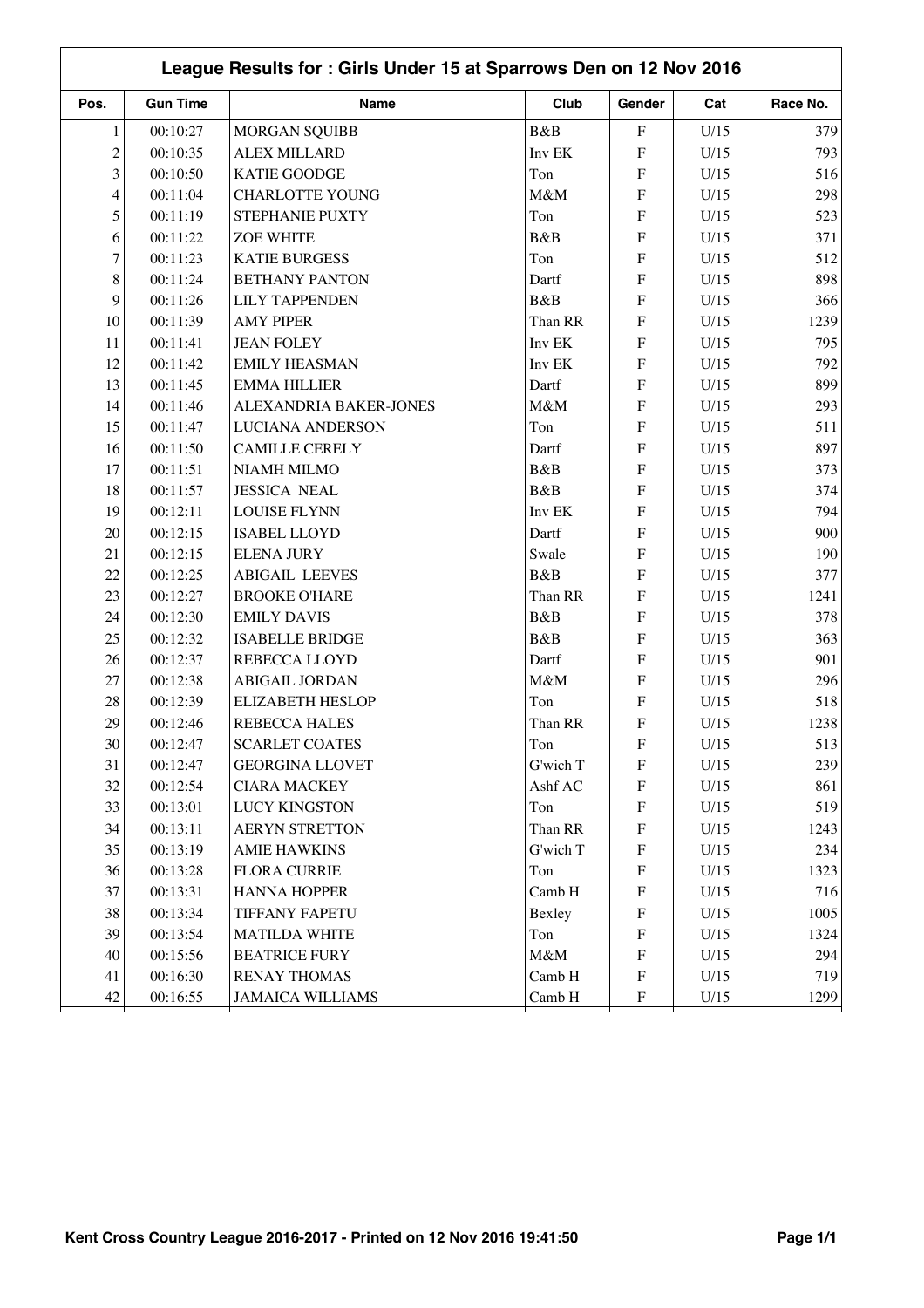| Pos.           | <b>Gun Time</b> | Name                     | Club       | Gender      | Cat  | Race No. |
|----------------|-----------------|--------------------------|------------|-------------|------|----------|
| $\mathbf{1}$   | 00:13:34        | <b>CHARLIE BRISLEY</b>   | Inv EK     | $\mathbf M$ | U/15 | 808      |
| $\overline{c}$ | 00:13:42        | <b>MATTHEW FRANCIS</b>   | Camb H     | $\mathbf M$ | U/15 | 846      |
| 3              | 00:13:43        | <b>FINN HARVEY</b>       | Ton        | $\mathbf M$ | U/15 | 532      |
| 4              | 00:13:46        | <b>JACK HIGGINS</b>      | Bexley     | $\mathbf M$ | U/15 | 1018     |
| 5              | 00:13:50        | PETER GUY                | B&B        | $\mathbf M$ | U/15 | 441      |
| 6              | 00:13:54        | <b>TED HIGGINS</b>       | Bexley     | $\mathbf M$ | U/15 | 1019     |
| 7              | 00:13:55        | <b>MATTHEW STONIER</b>   | Inv EK     | $\mathbf M$ | U/15 | 971      |
| 8              | 00:13:56        | RONNIE STOWELL           | Bexley     | $\mathbf M$ | U/15 | 1020     |
| 9              | 00:14:02        | <b>HAMISH REILLY</b>     | M&M        | $\mathbf M$ | U/15 | 114      |
| 10             | 00:14:03        | <b>BEN HUGHES</b>        | M&M        | $\mathbf M$ | U/15 | 108      |
| 11             | 00:14:06        | <b>CAMERON MACRAE</b>    | Than RR    | $\mathbf M$ | U/15 | 1246     |
| 12             | 00:14:12        | <b>FRASER GORDON</b>     | Ton        | $\mathbf M$ | U/15 | 529      |
| 13             | 00:14:26        | <b>CALEB MEIER</b>       | <b>BGA</b> | $\mathbf M$ | U/15 | 37       |
| 14             | 00:14:38        | <b>LESTER HINE</b>       | <b>BGA</b> | $\mathbf M$ | U/15 | 33       |
| 15             | 00:14:52        | <b>JOHANNES SADLER</b>   | M&M        | $\mathbf M$ | U/15 | 106      |
| 16             | 00:14:54        | <b>BENJAMIN GARDINER</b> | B&B        | $\mathbf M$ | U/15 | 439      |
| 17             | 00:14:56        | DANIEL MCGLYNN           | M&M        | $\mathbf M$ | U/15 | 113      |
| 18             | 00:14:58        | <b>SAM NEWSON</b>        | Inv EK     | $\mathbf M$ | U/15 | 809      |
| 19             | 00:14:59        | <b>MATTHEW CRANE</b>     | Bexley     | $\mathbf M$ | U/15 | 1021     |
| 20             | 00:15:00        | ROBERT SUCKLING          | B&B        | $\mathbf M$ | U/15 | 450      |
| 21             | 00:15:02        | <b>TOBY ROSS</b>         | Ton        | $\mathbf M$ | U/15 | 536      |
| 22             | 00:15:07        | <b>CAMERON SWATTON</b>   | B&B        | $\mathbf M$ | U/15 | 451      |
| 23             | 00:15:08        | <b>KEIR LUNDY</b>        | B&B        | $\mathbf M$ | U/15 | 446      |
| 24             | 00:15:12        | <b>BEN BLAKE</b>         | M&M        | $\mathbf M$ | U/15 | 118      |
| 25             | 00:15:20        | <b>REECE PERKINS</b>     | M&M        | $\mathbf M$ | U/15 | 105      |
| 26             | 00:15:23        | <b>BRETT BAKER</b>       | G'wich T   | $\mathbf M$ | U/15 | 229      |
| 27             | 00:15:25        | <b>TOM GRAY</b>          | Ton        | $\mathbf M$ | U/15 | 530      |
| $28\,$         | 00:15:26        | <b>ALEX DONNELLY</b>     | M&M        | $\mathbf M$ | U/15 | 104      |
| 29             | 00:15:29        | <b>LUKE STRINGER</b>     | M&M        | $\mathbf M$ | U/15 | 116      |
|                |                 |                          |            |             |      |          |
| $30\,$         | 00:15:49        | <b>GEORGE SEERY</b>      | Than AC    | M           | U/15 | 1144     |
| 31             | 00:16:07        | <b>JACK CHILDS</b>       | M&M        | M           | U/15 | 111      |
| $32\,$         | 00:16:11        | <b>ALEX HOLLIDAY</b>     | Inv EK     | $\mathbf M$ | U/15 | 810      |
| 33             | 00:16:13        | <b>DANIEL SEATON</b>     | Judd Sch   | $\mathbf M$ | U/15 | 1176     |
| 34             | 00:16:15        | <b>JAKE LENG</b>         | B&B        | $\mathbf M$ | U/15 | 445      |
| 35             | 00:16:32        | <b>LUKE SIMPSON</b>      | B&B        | $\mathbf M$ | U/15 | 448      |
| 36             | 00:16:35        | <b>JOSEPH FOX</b>        | Inv EK     | $\mathbf M$ | U/15 | 807      |
| 37             | 00:16:37        | <b>CHARLES WINTON</b>    | B&B        | M           | U/15 | 452      |
| 38             | 00:17:00        | <b>GARETH KOPPSCHALL</b> | <b>BGA</b> | $\mathbf M$ | U/15 | 35       |
| 39             | 00:17:05        | SPENCER ELPHICK          | Padd W     | $\mathbf M$ | U/15 | 1073     |
| 40             | 00:17:19        | <b>ISAAC THOMAS</b>      | <b>MPP</b> | $\mathbf M$ | U/15 | 1162     |
| 41             | 00:17:22        | <b>BOBBY ROGERS</b>      | Judd Sch   | $\mathbf M$ | U/15 | 1174     |
| 42             | 00:17:24        | <b>JAMES ACKHURST</b>    | Inv EK     | $\mathbf M$ | U/15 | 826      |
| 43             | 00:17:26        | <b>LUCAS BEGHEIN</b>     | Judd Sch   | $\mathbf M$ | U/15 | 1318     |
| 44             | 00:17:27        | <b>RONNIE DAY</b>        | Judd Sch   | $\mathbf M$ | U/15 | 1171     |
| 45             | 00:17:29        | WILLIAM BUTTERWORTH      | Bexley     | $\mathbf M$ | U/15 | 1017     |
| 46             | 00:17:34        | WILL KINGSWOOD           | Judd Sch   | $\mathbf M$ | U/15 | 1173     |
| 47             | 00:17:46        | FREDDIE BAYNHAM          | Judd Sch   | $\mathbf M$ | U/15 | 1175     |
| 48             | 00:17:51        | <b>JACOB MURRAY</b>      | <b>MPP</b> | $\mathbf M$ | U/15 | 1161     |
| 49             | 00:17:54        | ZAK BLANCHARD            | Judd Sch   | $\mathbf M$ | U/15 | 1290     |
| 50             | 00:17:57        | <b>SAMMY GOSLING</b>     | <b>MPP</b> | M           | U/15 | 1163     |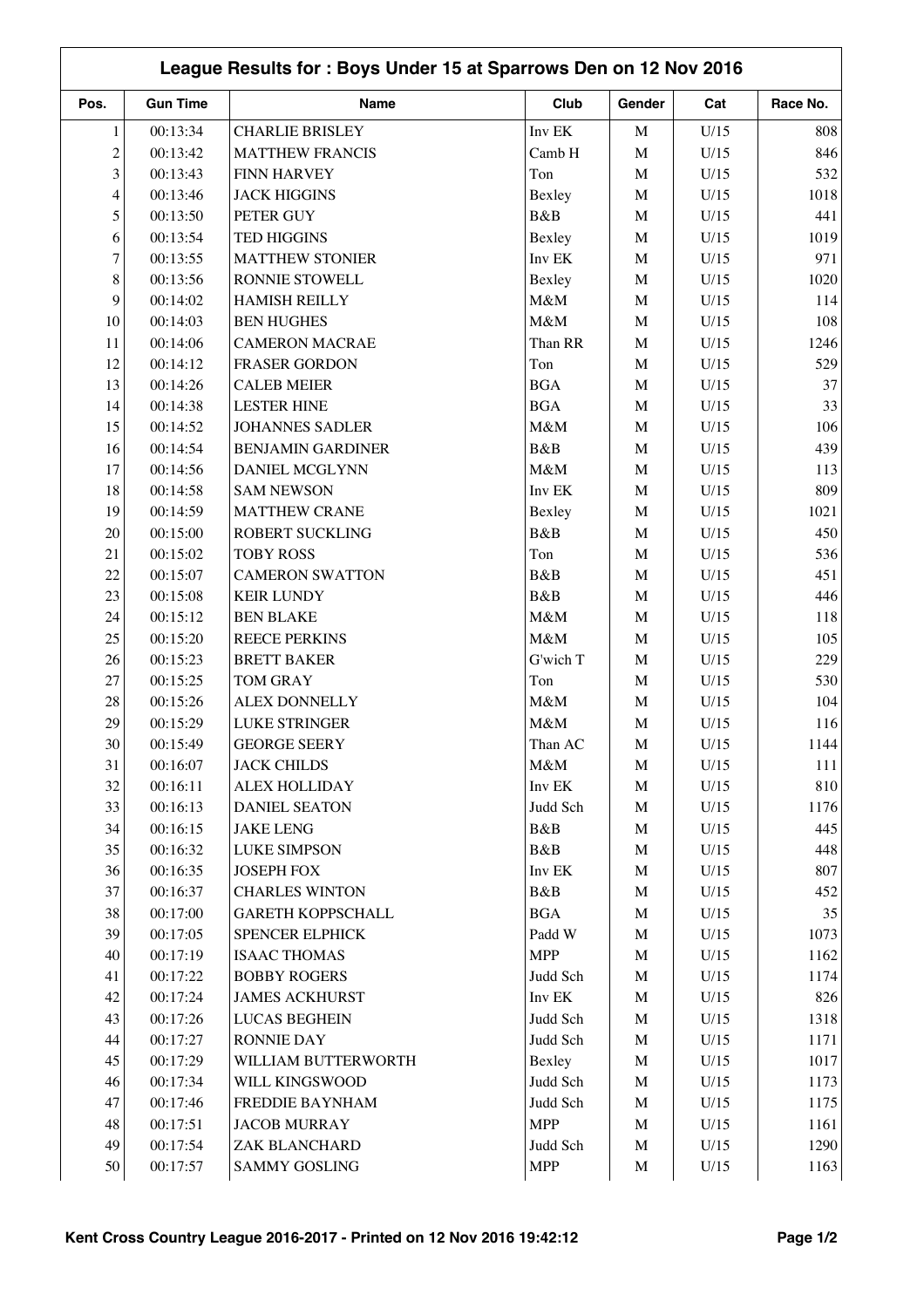|      | League Results for: Boys Under 15 at Sparrows Den on 12 Nov 2016 |                            |            |        |      |          |  |  |  |
|------|------------------------------------------------------------------|----------------------------|------------|--------|------|----------|--|--|--|
| Pos. | <b>Gun Time</b>                                                  | <b>Name</b>                | Club       | Gender | Cat  | Race No. |  |  |  |
| 51   | 00:20:17                                                         | <b>LOUIS KLANGA</b>        | G'wich T   | M      | U/15 | 237      |  |  |  |
| 52   | 00:20:33                                                         | <b>TORIN AUSTIN-MACRAE</b> | Judd Sch   | M      | U/15 | 1317     |  |  |  |
| 53   | 00:20:33                                                         | <b>ANTONAY THOMAS</b>      | Camb H     | M      | U/15 | 849      |  |  |  |
| 54   | 00:21:34                                                         | <b>AMEN EGUAVOEN</b>       | Camb H     | M      | U/15 | 844      |  |  |  |
| 55   | 00:21:35                                                         | <b>OLIVER SIMPSON</b>      | <b>MPP</b> | M      | U/15 | 706      |  |  |  |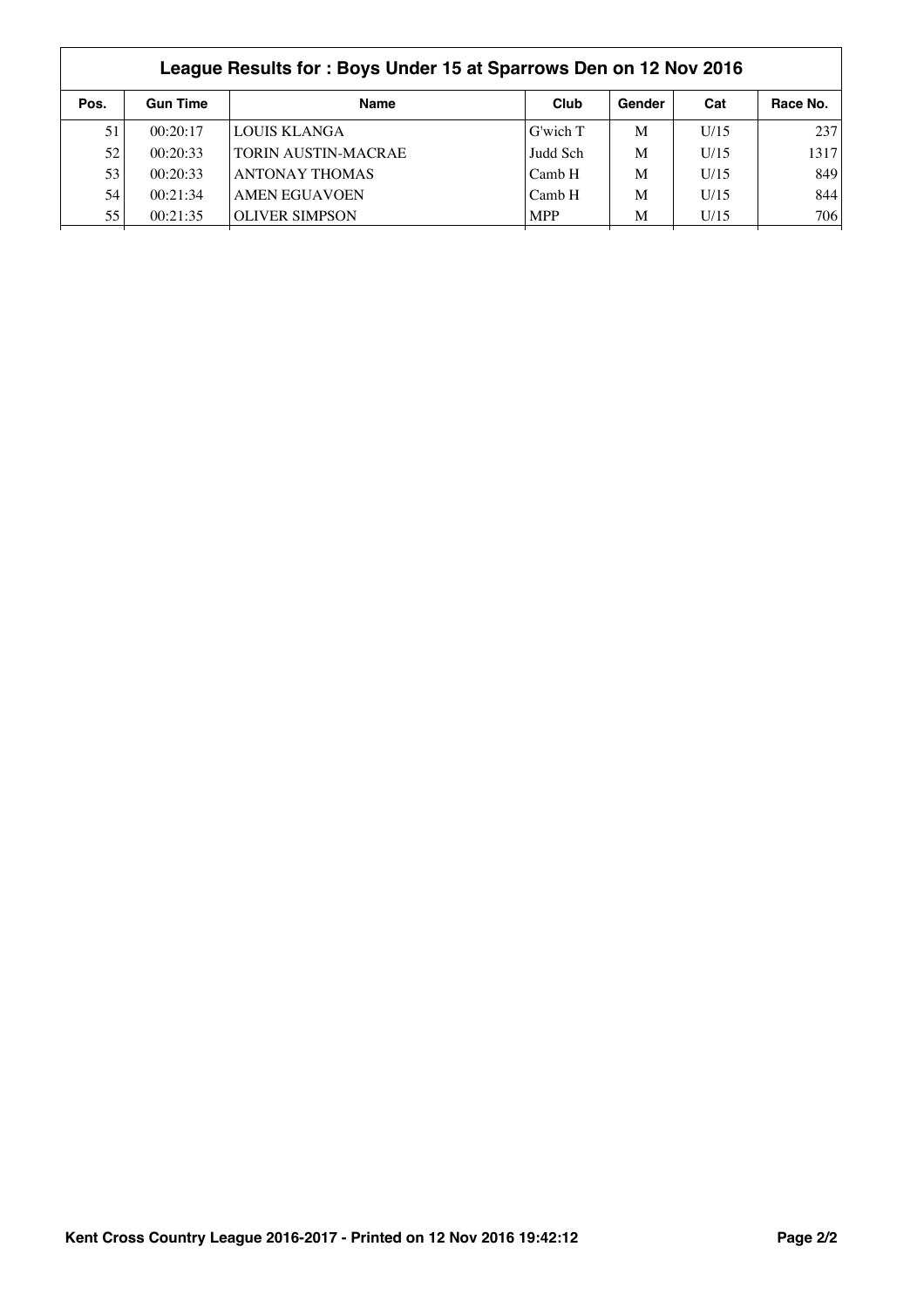|                          | League Results for: Women Under 17 at Sparrows Den on 12 Nov 2016 |                          |          |                |      |          |  |  |  |
|--------------------------|-------------------------------------------------------------------|--------------------------|----------|----------------|------|----------|--|--|--|
| Pos.                     | <b>Gun Time</b>                                                   | <b>Name</b>              | Club     | Gender         | Cat  | Race No. |  |  |  |
| $\mathbf{1}$             | 00:15:29                                                          | <b>LOLA WHEELER</b>      | M&M      | $\mathbf F$    | U/17 | 321      |  |  |  |
| $\overline{c}$           | 00:15:37                                                          | <b>ELLA NEWTON</b>       | Camb H   | F              | U/17 | 725      |  |  |  |
| 3                        | 00:15:47                                                          | <b>LARA ATKINSON</b>     | Camb H   | $\mathbf{F}$   | U/17 | 720      |  |  |  |
| $\overline{\mathcal{A}}$ | 00:15:50                                                          | <b>AMY LEACH</b>         | B&B      | $\mathbf F$    | U/17 | 349      |  |  |  |
| 5                        | 00:15:56                                                          | <b>ELLA FOX</b>          | Inv EK   | F              | U/17 | 799      |  |  |  |
| 6                        | 00:16:09                                                          | MILLIE SMITH             | B&B      | $\overline{F}$ | U/17 | 359      |  |  |  |
| $\overline{7}$           | 00:16:18                                                          | <b>CARLOTTA WEITZEL</b>  | B&B      | F              | U/17 | 348      |  |  |  |
| 8                        | 00:16:24                                                          | <b>ANNABEL FIELD</b>     | Dartf    | F              | U/17 | 894      |  |  |  |
| 9                        | 00:16:31                                                          | <b>REBECCA BURFORD</b>   | Dartf    | ${\bf F}$      | U/17 | 889      |  |  |  |
| 10                       | 00:16:35                                                          | <b>GRACE SCOPES</b>      | B&B      | $\mathbf{F}$   | U/17 | 355      |  |  |  |
| 11                       | 00:16:40                                                          | <b>GRACE FLEMING</b>     | Ton      | $\mathbf{F}$   | U/17 | 544      |  |  |  |
| 12                       | 00:16:50                                                          | <b>JESSICA CARLEY</b>    | Inv EK   | F              | U/17 | 797      |  |  |  |
| 13                       | 00:17:13                                                          | <b>JESSICA SELLAR</b>    | B&B      | $\mathbf{F}$   | U/17 | 356      |  |  |  |
| 14                       | 00:17:21                                                          | <b>ABIANNE COATES</b>    | Ton      | F              | U/17 | 540      |  |  |  |
| 15                       | 00:17:26                                                          | <b>ALICE MOUNT</b>       | Inv EK   | $\overline{F}$ | U/17 | 796      |  |  |  |
| 16                       | 00:18:35                                                          | <b>HANNAH CAPEY</b>      | G'wich T | F              | U/17 | 231      |  |  |  |
| 17                       | 00:18:43                                                          | <b>KARRIANNE BELL</b>    | M&M      | $\mathbf{F}$   | U/17 | 320      |  |  |  |
| 18                       | 00:18:47                                                          | <b>CLAUDIA BATES</b>     | Dartf    | F              | U/17 | 893      |  |  |  |
| 19                       | 00:18:59                                                          | <b>ELIZA LAWRENCE</b>    | Bexley   | F              | U/17 | 1007     |  |  |  |
| 20                       | 00:19:06                                                          | <b>BETH HAWKINS</b>      | G'wich T | $\overline{F}$ | U/17 | 233      |  |  |  |
| 21                       | 00:19:34                                                          | PHOEBE COOPER            | Bexley   | F              | U/17 | 1006     |  |  |  |
| 22                       | 00:19:58                                                          | <b>CIARA MITCHELL</b>    | Camb H   | $\mathbf{F}$   | U/17 | 722      |  |  |  |
| 23                       | 00:20:17                                                          | <b>CHARLOTTE FAIRIES</b> | B&B      | ${\bf F}$      | U/17 | 351      |  |  |  |
| 24                       | 00:25:06                                                          | <b>GABI STANNARD</b>     | Ashf AC  | $\mathbf F$    | U/17 | 862      |  |  |  |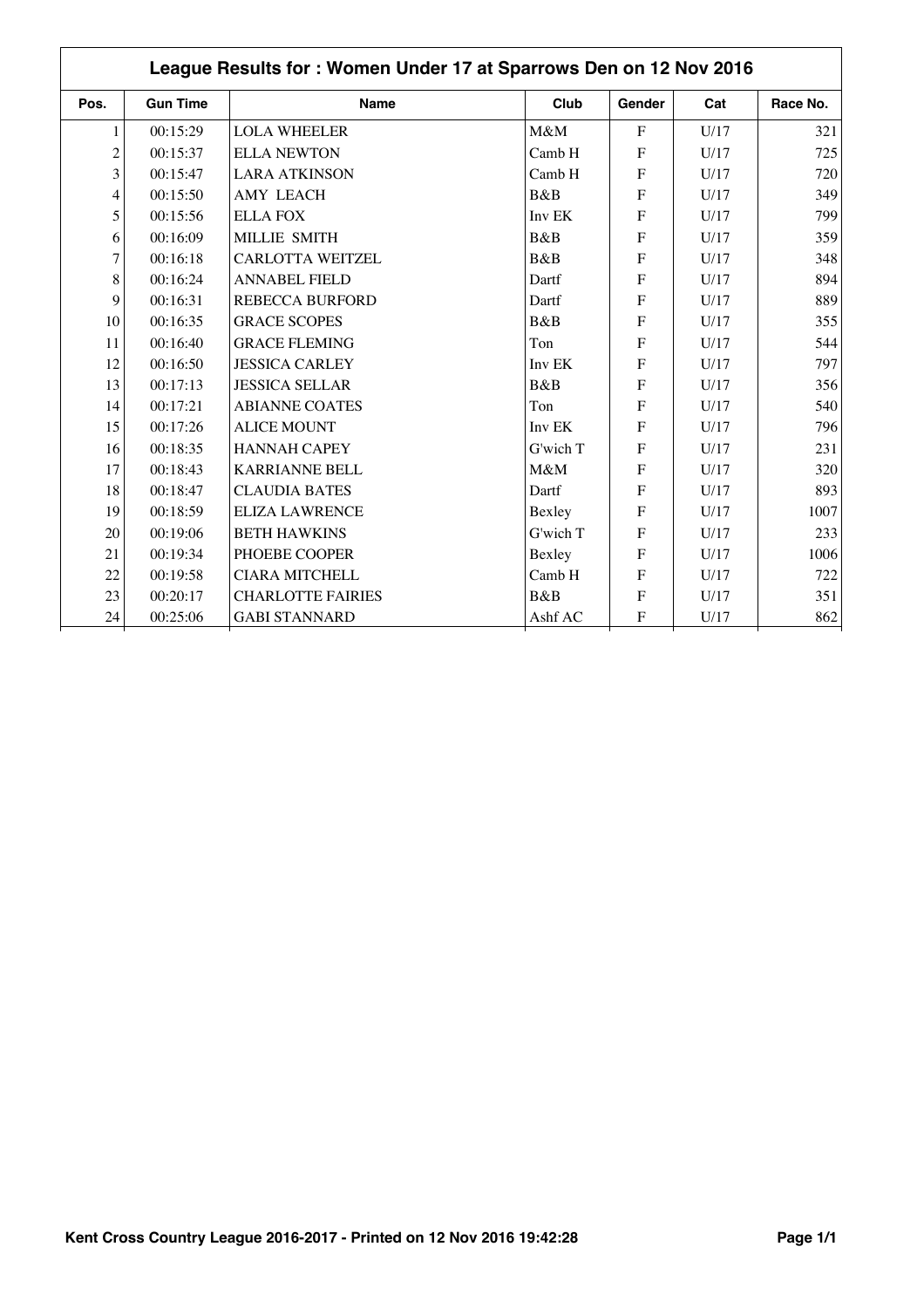|                | League Results for: Women Under 20 at Sparrows Den on 12 Nov 2016 |                      |            |        |      |          |  |  |  |
|----------------|-------------------------------------------------------------------|----------------------|------------|--------|------|----------|--|--|--|
| Pos.           | <b>Gun Time</b>                                                   | <b>Name</b>          | Club       | Gender | Cat  | Race No. |  |  |  |
|                | 00:14:54                                                          | <b>JESSICA KEENE</b> | B&B        | F      | U/20 | 6114     |  |  |  |
| $\overline{c}$ | 00:16:12                                                          | LUCY THOMPSON        | Ton        | F      | U/20 | 6120     |  |  |  |
| 3              | 00:16:53                                                          | <b>EMILIA HOPE</b>   | Ton        | F      | U/20 | 6119     |  |  |  |
| 4              | 00:17:08                                                          | <b>BONNIE MAUGEY</b> | Dartf      | F      | U/20 | 6129     |  |  |  |
| 5              | 00:17:50                                                          | <b>EMMA JENKINS</b>  | $M\&M$     | F      | U/20 | 6105     |  |  |  |
| 6              | 00:18:21                                                          | <b>MOLLY HAWKINS</b> | Camb H     | F      | U/20 | 6123     |  |  |  |
| $\mathcal{I}$  | 00:18:28                                                          | <b>HOLLY DIXON</b>   | G'wich T   | F      | U/20 | 6104     |  |  |  |
| 8              | 00:18:48                                                          | <b>EMILY HALE</b>    | M&M        | F      | U/20 | 6134     |  |  |  |
| 9              | 00:22:29                                                          | <b>JENNY PAYNE</b>   | <b>MPP</b> | F      | U/20 | 6131     |  |  |  |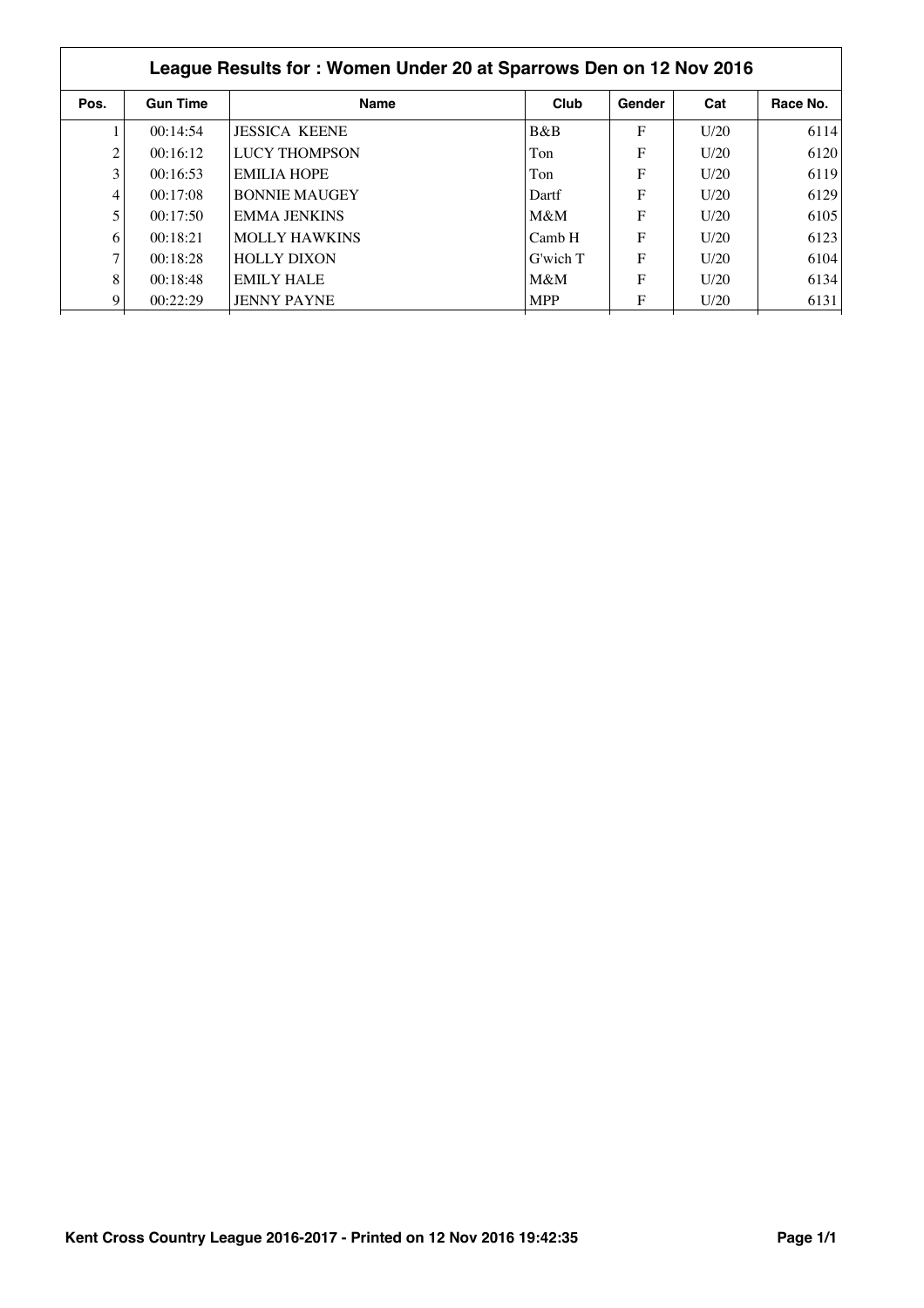|                | League Results for: Men Under 17 at Sparrows Den on 12 Nov 2016 |                              |            |              |      |          |  |  |
|----------------|-----------------------------------------------------------------|------------------------------|------------|--------------|------|----------|--|--|
| Pos.           | <b>Gun Time</b>                                                 | Name                         | Club       | Gender       | Cat  | Race No. |  |  |
| $\mathbf{1}$   | 00:16:45                                                        | <b>JAMES PUXTY</b>           | Ton        | M            | U/17 | 559      |  |  |
| $\overline{c}$ | 00:16:52                                                        | <b>BEDE PITCAIRN-KNOWLES</b> | Ton        | $\mathbf M$  | U/17 | 558      |  |  |
| 3              | 00:17:08                                                        | <b>DANIEL BLADES</b>         | Ton        | $\mathbf M$  | U/17 | 548      |  |  |
| $\overline{4}$ | 00:17:13                                                        | <b>CHARLIE LINDSAY</b>       | Ton        | $\mathbf M$  | U/17 | 556      |  |  |
| 5              | 00:17:17                                                        | <b>DAN SEAGROVE</b>          | Ton        | $\mathbf M$  | U/17 | 563      |  |  |
| 6              | 00:17:23                                                        | MARSHALL SMITH               | Ashf AC    | $\mathbf M$  | U/17 | 866      |  |  |
| $\tau$         | 00:17:29                                                        | <b>LEWIS MILLS</b>           | B&B        | $\mathbf M$  | U/17 | 460      |  |  |
| 8              | 00:17:33                                                        | MICHAEL EAGLING              | B&B        | $\mathbf M$  | U/17 | 457      |  |  |
| 9              | 00:17:33                                                        | JACQUES CUNNINGHAM-MARSH     | M&M        | $\mathbf M$  | U/17 | 125      |  |  |
| 10             | 00:17:37                                                        | <b>JAMES STONEY</b>          | Ton        | $\mathbf M$  | U/17 | 564      |  |  |
| 11             | 00:17:39                                                        | <b>JOSEPH GRIFFITHS</b>      | Inv EK     | $\mathbf M$  | U/17 | 815      |  |  |
| 12             | 00:17:44                                                        | <b>SAM CRICK</b>             | Ton        | $\mathbf M$  | U/17 | 551      |  |  |
| 13             | 00:17:49                                                        | <b>ISAAC HARDING</b>         | Ton        | $\mathbf M$  | U/17 | 554      |  |  |
| 14             | 00:17:50                                                        | <b>OSCAR HUSSEY</b>          | B&B        | $\mathbf M$  | U/17 | 459      |  |  |
| 15             | 00:17:50                                                        | <b>QUINN AUSTIN</b>          | M&M        | $\mathbf M$  | U/17 | 123      |  |  |
| 16             | 00:17:52                                                        | TOM MANNING                  | Dartf      | $\mathbf M$  | U/17 | 758      |  |  |
| 17             | 00:17:58                                                        | <b>JAMES ROLLS</b>           | Dartf      | $\mathbf M$  | U/17 | 760      |  |  |
| 18             | 00:18:04                                                        | <b>JOSHUA OLAWUNMI</b>       | Camb H     | $\mathbf M$  | U/17 | 855      |  |  |
| 19             | 00:18:05                                                        | <b>COLE GIBBENS</b>          | Inv EK     | $\mathbf M$  | U/17 | 818      |  |  |
| 20             | 00:18:06                                                        | <b>MARCUS ETHERIDGE</b>      | Inv EK     | $\mathbf M$  | U/17 | 816      |  |  |
| 21             | 00:18:19                                                        | TOM SIMPSON                  | Camb H     | $\mathbf M$  | U/17 | 856      |  |  |
| 22             | 00:18:21                                                        | <b>CALLUM MYATT</b>          | B&B        | $\mathbf M$  | U/17 | 461      |  |  |
| 23             | 00:18:30                                                        |                              |            |              |      |          |  |  |
|                |                                                                 | <b>LUKE REEVES</b>           | Ton        | $\mathbf M$  | U/17 | 561      |  |  |
| 24             | 00:18:32                                                        | <b>NOAH ROBERTSON</b>        | Bexley     | $\mathbf M$  | U/17 | 1026     |  |  |
| 25             | 00:18:32                                                        | <b>HARRY BROWN</b>           | Ton        | $\mathbf M$  | U/17 | 1158     |  |  |
| 26             | 00:18:35                                                        | <b>CHARLES GEORGE</b>        | Padd W     | M            | U/17 | 1075     |  |  |
| 27             | 00:18:38                                                        | <b>OWEN FEATHERSTONE</b>     | M&M        | M            | U/17 | 122      |  |  |
| 28             | 00:18:40                                                        | <b>EVAN HINE</b>             | <b>BGA</b> | $\mathbf M$  | U/17 | 32       |  |  |
| 29             | 00:18:41                                                        | <b>CHARLES ANDREWS</b>       | B&B        | $\mathbf M$  | U/17 | 454      |  |  |
| $30\,$         | 00:18:42                                                        | FINLAY BRANNAN               | B&B        | $\mathbf M$  | U/17 | 1300     |  |  |
| 31             | 00:18:44                                                        | JAEDEN KLEINSASSER           | <b>BGA</b> | M            | U/17 | 34       |  |  |
| 32             | 00:18:49                                                        | <b>ZEKE MAENDEL</b>          | <b>BGA</b> | $\mathbf M$  | U/17 | 36       |  |  |
| 33             | 00:19:03                                                        | <b>REECE MILES</b>           | Camb H     | $\mathbf M$  | U/17 | 854      |  |  |
| 34             | 00:19:16                                                        | <b>BEN BROOKS</b>            | Ton        | $\mathbf M$  | U/17 | 549      |  |  |
| 35             | 00:19:23                                                        | <b>LANCE BLOUGH</b>          | <b>BGA</b> | $\mathbf M$  | U/17 | 31       |  |  |
| 36             | 00:19:47                                                        | <b>GEORGE BLAKE</b>          | M&M        | $\mathbf M$  | U/17 | 126      |  |  |
| 37             | 00:19:54                                                        | <b>LEWIS WARREN</b>          | B&B        | $\mathbf M$  | U/17 | 453      |  |  |
| 38             | 00:20:00                                                        | <b>EVAN CHANDLER</b>         | Camb H     | $\mathbf M$  | U/17 | 1281     |  |  |
| 39             | 00:20:06                                                        | <b>AARON ROWLAND</b>         | Padd W     | $\mathbf M$  | U/17 | 1074     |  |  |
| 40             | 00:20:32                                                        | <b>CARL ELDRED</b>           | M&M        | $\mathbf M$  | U/17 | 124      |  |  |
| 41             | 00:20:33                                                        | NATHAN LINDSAY               | Swale      | $\mathbf M$  | U/17 | 189      |  |  |
| 42             | 00:21:07                                                        | <b>HENRY SWANDALE</b>        | Than RR    | M            | U/17 | 1252     |  |  |
| 43             | 00:21:12                                                        | <b>TERRENCE MEIER</b>        | <b>BGA</b> | $\mathbf M$  | U/17 | 38       |  |  |
| 44             | 00:21:15                                                        | <b>ALFIE COSSEY</b>          | Ashf AC    | $\mathbf M$  | U/17 | 1201     |  |  |
| 45             | 00:22:17                                                        | <b>JOSEPH WHITBY</b>         | Inv EK     | $\mathbf M$  | U/17 | 814      |  |  |
| 46             | 00:22:22                                                        | TOM HICKSON                  | G'wich T   | M            | U/17 | 1302     |  |  |
| 47             | 00:22:56                                                        | <b>ADAM WINNIFRITH</b>       | Judd Sch   | $\mathbf{M}$ | U/17 | 1169     |  |  |
| 48             | 00:27:12                                                        | MOHAMMED ELMI                | SFactor    | M            | U/17 | 984      |  |  |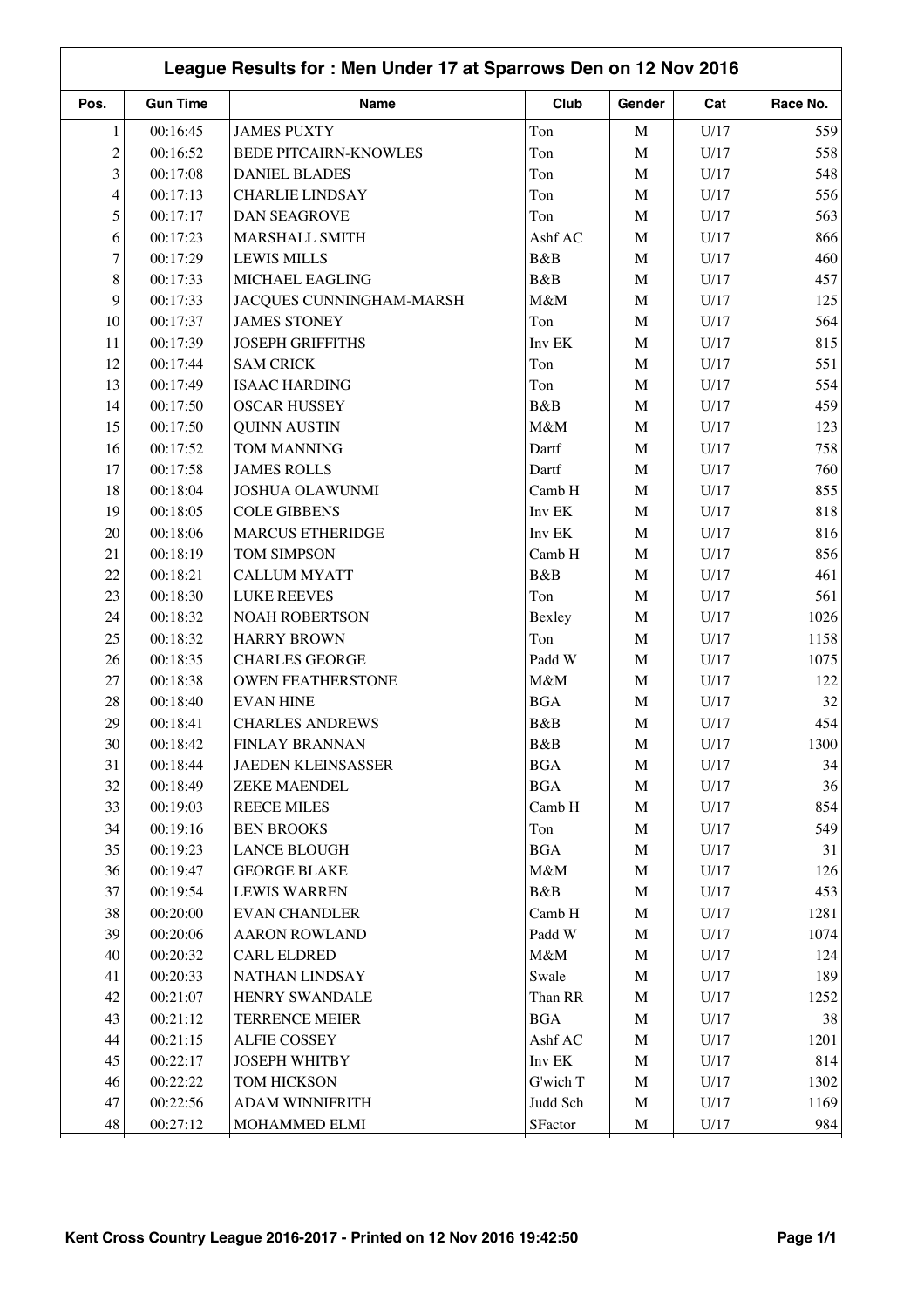|                 | League Results for: Men Under 20 at Sparrows Den on 12 Nov 2016 |                           |                |        |      |          |  |  |  |
|-----------------|-----------------------------------------------------------------|---------------------------|----------------|--------|------|----------|--|--|--|
| Pos.            | <b>Gun Time</b>                                                 | <b>Name</b>               | Club           | Gender | Cat  | Race No. |  |  |  |
|                 | 00:17:18                                                        | <b>SIMEON KLEINSASSER</b> | <b>BGA</b>     | M      | U/20 | 2002     |  |  |  |
| 2               | 00:17:32                                                        | <b>CAMERON PAYAS</b>      | M&M            | M      | U/20 | 2009     |  |  |  |
| 3 <sub>1</sub>  | 00:17:44                                                        | KIERAN HUGHES             | Dartf          | M      | U/20 | 2030     |  |  |  |
| 4               | 00:17:57                                                        | <b>LESTER NOBLE</b>       | <b>BGA</b>     | M      | U/20 | 2003     |  |  |  |
| 5               | 00:17:58                                                        | <b>OLIVER DUNN</b>        | Ton            | M      | U/20 | 2024     |  |  |  |
| 6               | 00:18:08                                                        | STEPHEN KEIDERLING        | <b>BGA</b>     | M      | U/20 | 2001     |  |  |  |
| 7               | 00:18:44                                                        | SHISHAY TEMELSO           | Inv EK         | M      | U/20 | 2049     |  |  |  |
| 8               | 00:19:12                                                        | CALLUM BROOKS             | $M\&M$         | M      | U/20 | 2007     |  |  |  |
| 9               | 00:19:25                                                        | ALAN TAYLOR               | <b>SFactor</b> | M      | U/20 | 2040     |  |  |  |
| 10 <sup>1</sup> | 00:27:13                                                        | <b>HAYDEN BASSETT</b>     | Weald Tri      | M      | U/20 | 2029     |  |  |  |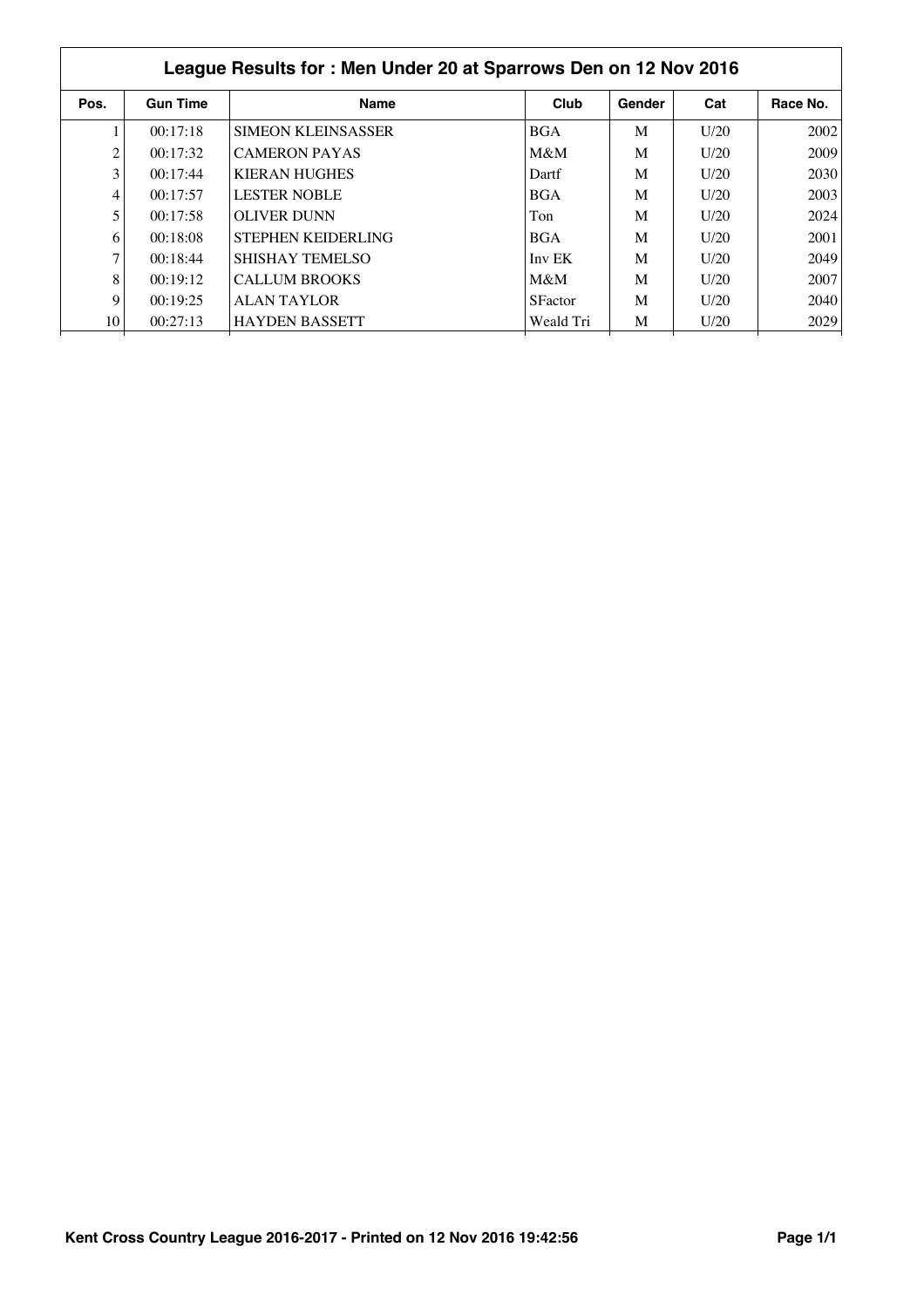|                | League Results for: Senior Men at Sparrows Den on 12 Nov 2016 |                         |            |                            |                 |                 |  |  |  |
|----------------|---------------------------------------------------------------|-------------------------|------------|----------------------------|-----------------|-----------------|--|--|--|
| Pos.           | <b>Gun Time</b>                                               | Name                    | Club       | Gender                     | Cat             | Race No.        |  |  |  |
| $\mathbf{1}$   | 00:29:23                                                      | <b>SCOTT OVERALL</b>    | B&B        | $\mathbf M$                | Senior          | 401             |  |  |  |
| $\overline{c}$ | 00:29:35                                                      | <b>COREY DE'ATH</b>     | Ton        | $\mathbf M$                | Senior          | 583             |  |  |  |
| 3              | 00:30:16                                                      | <b>GEORGE DUGGAN</b>    | Ton        | $\mathbf M$                | U/20            | 2047            |  |  |  |
| 4              | 00:30:46                                                      | MICHAEL COLEMAN         | S.Kent     | $\mathbf M$                | Senior          | 82              |  |  |  |
| 5              | 00:30:52                                                      | TOM COLLINS             | M&M        | $\mathbf M$                | Senior          | 140             |  |  |  |
| 6              | 00:31:02                                                      | <b>JAMIE GOODGE</b>     | Ton        | $\mathbf M$                | U/20            | 2025            |  |  |  |
| $\tau$         | 00:31:07                                                      | TEWELDEBRHAN MENGES     | M&M        | $\mathbf M$                | U/20            | 2011            |  |  |  |
| 8              | 00:31:09                                                      | <b>DEAN LACY</b>        | Camb H     | $\mathbf M$                | Senior          | 741             |  |  |  |
| 9              | 00:31:20                                                      | <b>DANIEL BRADLEY</b>   | Ton        | M                          | Senior          | 573             |  |  |  |
| 10             | 00:31:25                                                      | <b>JACK GOSS</b>        | S.Kent     | $\mathbf M$                | U/20            | 2005            |  |  |  |
| 11             | 00:31:30                                                      | <b>ANDY RAYNER</b>      | B&B        | $\mathbf M$                | Senior          | 403             |  |  |  |
| 12             | 00:31:37                                                      | <b>SIMON HABTOM</b>     | M&M        | $\mathbf M$                | U/20            | 2008            |  |  |  |
| 13             | 00:31:39                                                      | THOMAS WRIGHT           | Bexley     | $\mathbf M$                | Senior          | 1037            |  |  |  |
| 14             | 00:31:52                                                      | <b>MIKE SKINNER</b>     | B&B        | $\mathbf M$                | Senior          | 405             |  |  |  |
| 15             | 00:31:55                                                      | <b>JULIAN RENDALL</b>   | Ton        | $\mathbf M$                | Senior          | 591             |  |  |  |
| 16             | 00:32:05                                                      | MICHAEL ELLIS           | Ton        | $\mathbf M$                | Senior          | 584             |  |  |  |
| 17             | 00:32:07                                                      | ROBERT MEYER            | M&M        | $\mathbf M$                | U/20            | 2036            |  |  |  |
| 18             | 00:32:08                                                      | ED BOVINGDON            | I&I        | $\mathbf M$                | Senior          | 10 <sup>°</sup> |  |  |  |
| 19             | 00:32:09                                                      | <b>JAMIE BRYANT</b>     | Ton        | $\mathbf M$                | Senior          | 575             |  |  |  |
| 20             | 00:32:10                                                      | <b>SEAN MOLLOY</b>      | Ton        | $\mathbf M$                | Senior          | 832             |  |  |  |
| 21             | 00:32:28                                                      | <b>DAN WATT</b>         | Ton        | $\mathbf M$                | Senior          | 595             |  |  |  |
| 22             | 00:32:30                                                      | <b>ANDY PICKETT</b>     | Dartf      | $\mathbf M$                | Senior          | 941             |  |  |  |
| 23             | 00:32:32                                                      | <b>ALEX GIBBINS</b>     | B&B        | $\mathbf M$                | V40             | 464             |  |  |  |
| 24             | 00:32:48                                                      | <b>MARK WILKINS</b>     | M&M        | $\mathbf M$                | Senior          | 141             |  |  |  |
| 25             | 00:32:51                                                      | <b>MARCO ARCURI</b>     | B&B        | $\mathbf M$                | U/20            | 2016            |  |  |  |
| 26             | 00:32:54                                                      | <b>RHYS GODDARD</b>     | M&M        | $\mathbf M$                | Senior          | 142             |  |  |  |
| 27             | 00:32:58                                                      | <b>CHARLIE DAVIS</b>    | B&B        | $\mathbf M$                | U/20            | 2021            |  |  |  |
| 28             | 00:33:00                                                      | DANNY KENNEDY           | B&B        | $\mathbf M$                | Senior          | 400             |  |  |  |
| 29             | 00:33:02                                                      | <b>SAM BEGG</b>         | Tun W      | $\mathbf M$                | Senior          | 678             |  |  |  |
| 30             | 00:33:07                                                      | <b>LLOYD WORSLEY</b>    | Folk       | M                          | Senior          | 1083            |  |  |  |
| 31             | 00:33:09                                                      | <b>ANDREW MERCER</b>    | Ton        | M                          | V40             | 831             |  |  |  |
| 32             | 00:33:24                                                      | <b>ANDREW HEADLEY</b>   | <b>UKC</b> | $\mathbf M$                | U/20            | 2051            |  |  |  |
| 33             | 00:33:26                                                      | PETER TUCKER            | B&B        | $\mathbf M$                | Senior          | 406             |  |  |  |
| 34             | 00:33:27                                                      | <b>GRAEME SAKER</b>     | Ton        | $\mathbf M$                | V <sub>55</sub> | 592             |  |  |  |
| 35             | 00:33:28                                                      | <b>MATT BRITTON</b>     | Ashf AC    | $\mathbf M$                | Senior          | 783             |  |  |  |
| 36             | 00:33:36                                                      | <b>BARRY ROYDEN</b>     | $M\&M$     | $\mathbf M$                | V <sub>45</sub> | 130             |  |  |  |
| 37             | 00:33:37                                                      | <b>CHRIS BIDDLE</b>     | Dartf      | $\mathbf M$                | Senior          | 962             |  |  |  |
| 38             | 00:33:37                                                      | DAN PYNE                | Dartf      | $\mathbf M$                | Senior          | 959             |  |  |  |
| 39             | 00:33:47                                                      | <b>STEVE HODGES</b>     | Camb H     | $\mathbf M$                | Senior          | 744             |  |  |  |
| 40             | 00:33:56                                                      | <b>ALEX CAMERON</b>     | Dartf      | $\mathbf M$                | Senior          | 970             |  |  |  |
| 41             | 00:33:58                                                      | RICHARD TOMLINSON       | M&M        | M                          | V <sub>45</sub> | 131             |  |  |  |
| 42             | 00:34:05                                                      | TOM COX                 | Ton        | M                          | Senior          | 578             |  |  |  |
| 43             | 00:34:11                                                      | <b>MATT LAWES</b>       | CP-Tri     | $\mathbf M$                | Senior          | 69              |  |  |  |
| 44             | 00:34:17                                                      | YARED SEBHAT            | Inv EK     | $\mathbf M$                | U/20            | 2048            |  |  |  |
| 45             |                                                               | <b>GARETH EVANS</b>     | B&B        |                            |                 | 410             |  |  |  |
| 46             | 00:34:36<br>00:34:44                                          | <b>MAXWELL PHILLIPS</b> | $M\&M$     | $\mathbf M$<br>$\mathbf M$ | Senior<br>U/20  | 2013            |  |  |  |
| 47             |                                                               | <b>SIMON FRASER</b>     |            |                            | V40             | 585             |  |  |  |
| 48             | 00:34:52                                                      |                         | Ton        | $\mathbf M$                |                 | 1333            |  |  |  |
|                | 00:34:58                                                      | <b>JAMES MACDONALD</b>  | Camb H     | $\mathbf M$                | Senior          |                 |  |  |  |
| 49             | 00:34:59                                                      | <b>JANUSZ LATALA</b>    | Dartf      | $\mathbf M$                | Senior          | 955             |  |  |  |
| 50             | 00:35:06                                                      | <b>MARK LALLY</b>       | Beck       | M                          | Senior          | 1142            |  |  |  |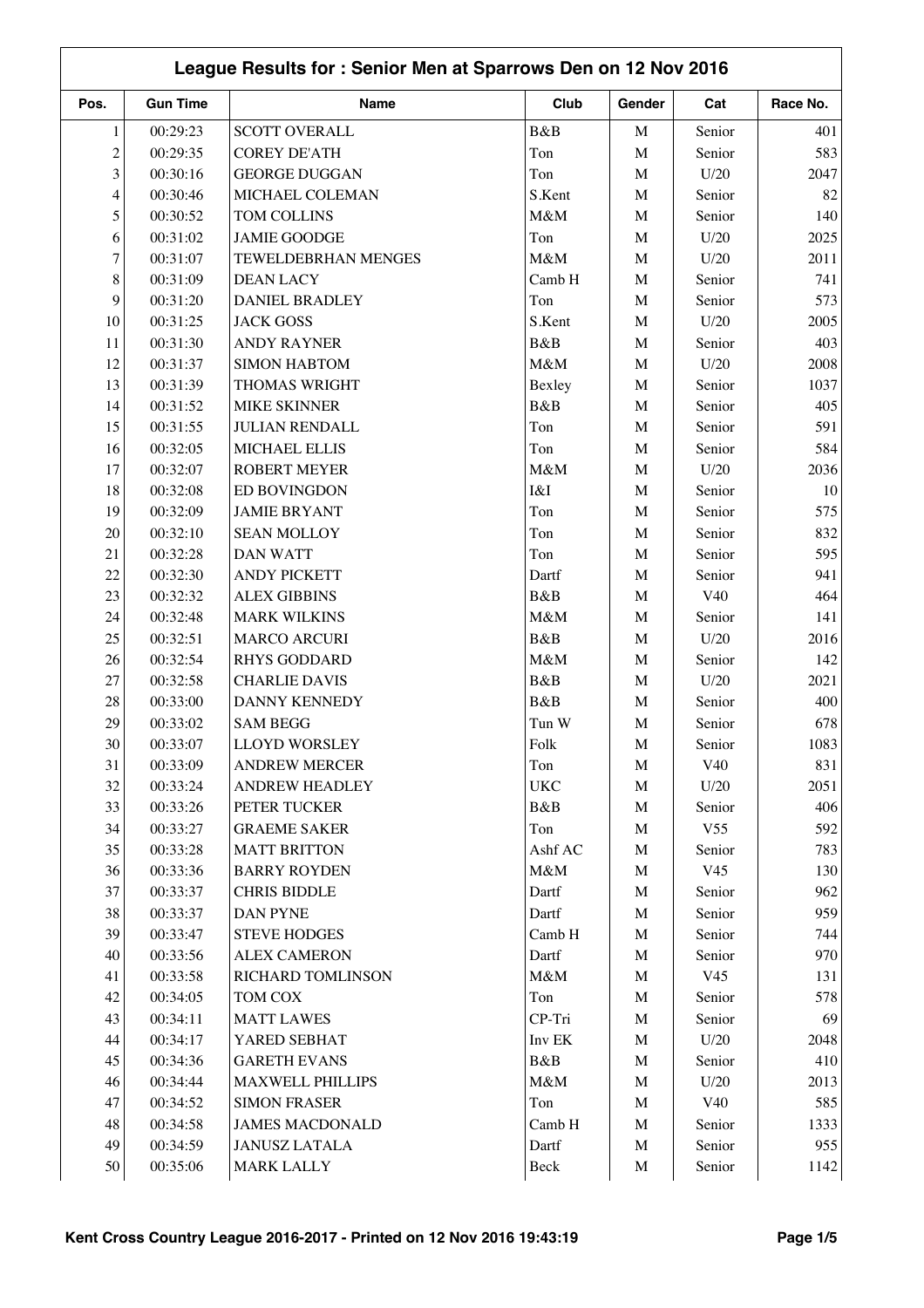|        | League Results for: Senior Men at Sparrows Den on 12 Nov 2016 |                          |            |              |                 |          |
|--------|---------------------------------------------------------------|--------------------------|------------|--------------|-----------------|----------|
| Pos.   | <b>Gun Time</b>                                               | Name                     | Club       | Gender       | Cat             | Race No. |
| 51     | 00:35:07                                                      | <b>JAMES TAYLOR</b>      | Ton        | $\mathbf M$  | Senior          | 604      |
| 52     | 00:35:07                                                      | LUCA ERCOLANI            | B&B        | $\mathbf M$  | V40             | 1314     |
| 53     | 00:35:10                                                      | <b>JAMES CRAWLEY</b>     | B&B        | $\mathbf M$  | U/20            | 2022     |
| 54     | 00:35:10                                                      | <b>FINTAN PARKINSON</b>  | B&B        | $\mathbf M$  | Senior          | 402      |
| 55     | 00:35:11                                                      | <b>STEVE GROOM</b>       | Camb H     | $\mathbf M$  | Senior          | 736      |
| 56     | 00:35:12                                                      | TOM DESBOROUGH           | B&B        | $\mathbf M$  | U/20            | 2017     |
| 57     | 00:35:15                                                      | <b>JON VINTNER</b>       | B&B        | M            | Senior          | 407      |
| 58     | 00:35:16                                                      | <b>CHRIS TUCK</b>        | B&B        | M            | Senior          | 408      |
| 59     | 00:35:18                                                      | <b>ADAM STYLES</b>       | Ton        | $\mathbf M$  | V <sub>45</sub> | 594      |
| 60     | 00:35:24                                                      | <b>OLIVER KINGSTON</b>   | Ton        | $\mathbf M$  | U/20            | 2038     |
| 61     | 00:35:25                                                      | <b>EDWARD STEELE</b>     | Tun W      | $\mathbf M$  | Senior          | 666      |
| 62     | 00:35:33                                                      | <b>BRADLEY HALLIDAY</b>  | G'wich T   | M            | Senior          | 202      |
| 63     | 00:35:35                                                      | <b>NICK STEELE</b>       | Folk       | M            | Senior          | 1094     |
| 64     | 00:35:50                                                      | <b>HARRY COLLINS</b>     | M&M        | $\mathbf M$  | Senior          | 149      |
| 65     | 00:35:56                                                      | <b>ROBERT PARRY</b>      | CP-Tri     | M            | Senior          | 72       |
| 66     | 00:36:00                                                      | <b>MARK COATES</b>       | Ton        | M            | Senior          | 577      |
| 67     | 00:36:01                                                      | <b>ALEX JEFFREYS</b>     | Tun W      | $\mathbf M$  | Senior          | 685      |
| 68     | 00:36:02                                                      | <b>RAUNAK MAINALY</b>    | <b>UKC</b> | $\mathbf M$  | U/20            | 2050     |
| 69     | 00:36:06                                                      | <b>MICHAEL DOWDS</b>     | CP-Tri     | $\mathbf M$  | Senior          | 61       |
| 70     | 00:36:08                                                      | WILLIAM SMITH            | S.Kent     | $\mathbf M$  | Senior          | 90       |
| 71     | 00:36:08                                                      | TOM WOOLLEY              | Tun W      | $\mathbf M$  | Senior          | 683      |
| 72     | 00:36:12                                                      | NEILL WRIGHT             | M&M        | $\mathbf M$  | V <sub>40</sub> | 135      |
| 73     | 00:36:14                                                      | TARBO FUKAZAWA           | Camb H     | M            | Senior          | 1335     |
| 74     | 00:36:14                                                      | <b>ANDREJS SAFARS</b>    | M&M        | $\mathbf M$  | Senior          | 148      |
| 75     | 00:36:23                                                      | TRISTAN HODGES           | M&M        | $\mathbf M$  | Senior          | 150      |
| 76     | 00:36:25                                                      | <b>ROSS CHAPMAN</b>      | I&I        | $\mathbf M$  | Senior          | 24       |
| 77     | 00:36:30                                                      | <b>MARK CHAMPION</b>     | I&I        | $\mathbf M$  | V <sub>45</sub> | 19       |
| 78     | 00:36:35                                                      | JONATHAN ARMSTRONG       | Bexley     | M            | V50             | 1038     |
| 79     | 00:36:40                                                      | <b>JON KENNEDY</b>       | Dartf      | $\mathbf{M}$ | Senior          | 969      |
| $80\,$ | 00:36:49                                                      | <b>JAMES DONALDSON</b>   | G'wich T   | M            | Senior          | 199      |
| 81     | 00:36:51                                                      | <b>MARTIN TAYLOR</b>     | Padd W     | M            | V <sub>45</sub> | 278      |
| 82     | 00:36:52                                                      | STEPHEN THROSSELL        | Larkf      | $\mathbf M$  | V40             | 1219     |
| 83     | 00:36:56                                                      | <b>JON FISH</b>          | Bexley     | $\mathbf M$  | Senior          | 1036     |
| 84     | 00:36:56                                                      | <b>JASON WHITCOMBE</b>   | Orp        | $\mathbf M$  | V40             | 870      |
| 85     | 00:36:58                                                      | <b>GAVIN KITCHINGHAM</b> | Orp        | $\mathbf M$  | V <sub>45</sub> | 613      |
| 86     | 00:36:58                                                      | DOMINIC WOOLFORD         | Inv EK     | $\mathbf M$  | Senior          | 821      |
| 87     | 00:36:59                                                      | <b>STEVE DALEY</b>       | Beck       | $\mathbf M$  | V50             | 1121     |
| 88     | 00:37:00                                                      | <b>JOE WATTS</b>         | Ton        | $\mathbf M$  | Senior          | 596      |
| 89     | 00:37:05                                                      | <b>DUNCAN MOON</b>       | M&M        | $\mathbf M$  | U/20            | 2006     |
| 90     | 00:37:07                                                      | <b>JACK CROSSLEY</b>     | $M\&M$     | $\mathbf M$  | Senior          | 1279     |
| 91     | 00:37:12                                                      | STEVEN GEORGIADIS        | Orp        | $\mathbf M$  | V50             | 607      |
| 92     | 00:37:19                                                      | <b>MARTIN SMITH</b>      | Bexley     | $\mathbf M$  | Senior          | 1039     |
| 93     | 00:37:20                                                      | <b>ANDY WOOD</b>         | Ton        | $\mathbf M$  | V50             | 598      |
| 94     | 00:37:20                                                      | <b>ANDREW SCOONES</b>    | Swale      | $\mathbf M$  | Senior          | 184      |
| 95     | 00:37:23                                                      | <b>STEVE FURY</b>        | $M\&M$     | $\mathbf M$  | V <sub>45</sub> | 145      |
| 96     | 00:37:24                                                      | <b>CHRISTIAN POULTON</b> | Camb H     | $\mathbf M$  | V50             | 739      |
| 97     | 00:37:25                                                      | <b>KEVIN WILLIAMS</b>    | Ashf AC    | $\mathbf M$  | V <sub>55</sub> | 785      |
| 98     | 00:37:28                                                      | <b>CHRIS DESMOND</b>     | S'oaks AC  | $\mathbf M$  | V50             | 775      |
| 99     | 00:37:34                                                      | <b>STEVE JARVIS</b>      | Dartf RR   | $\mathbf M$  | V40             | 151      |
| 100    | 00:37:52                                                      | <b>ALLEN JONES</b>       | M&M        | M            | V <sub>45</sub> | 133      |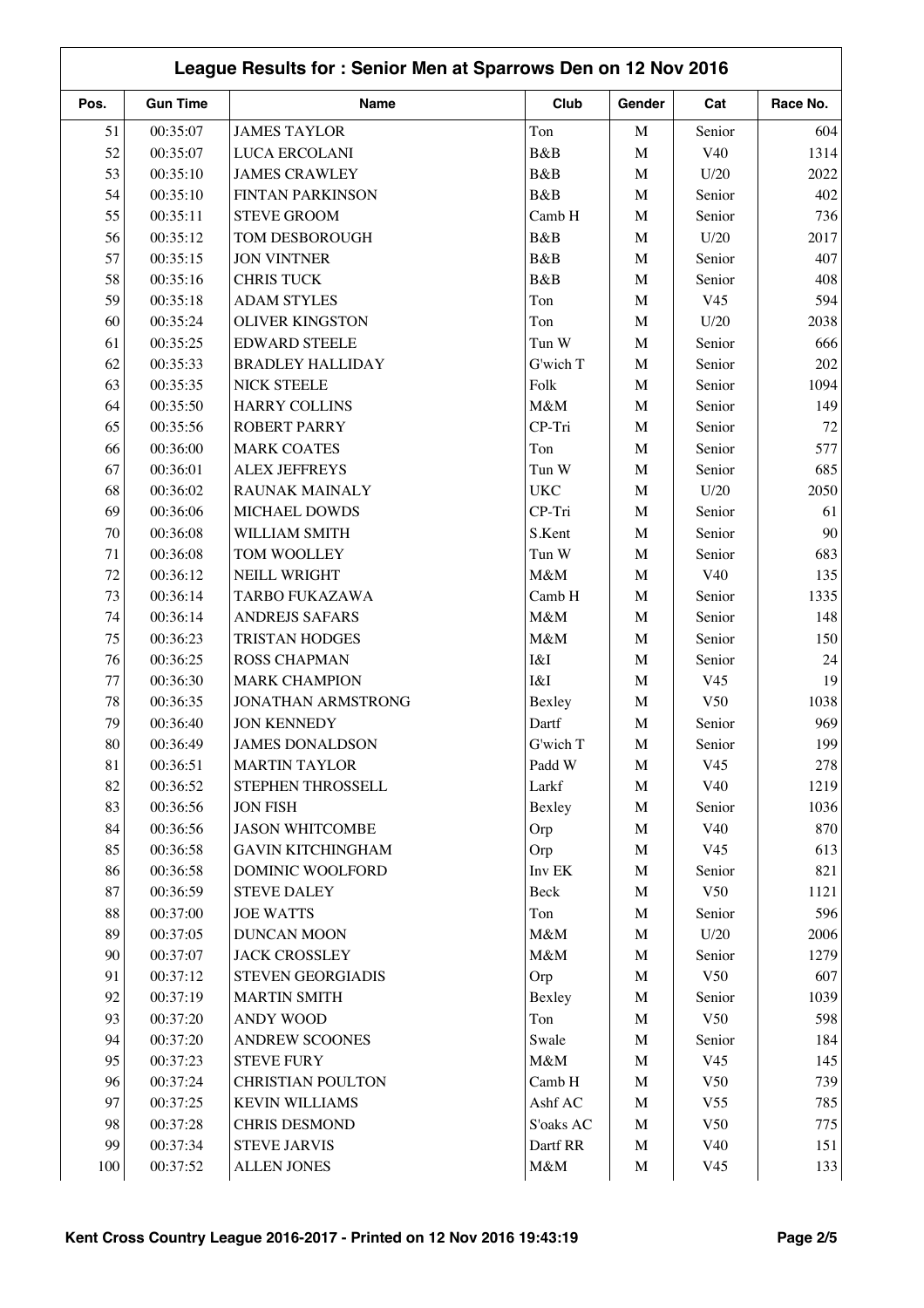| League Results for: Senior Men at Sparrows Den on 12 Nov 2016 |                 |                           |                |                  |                 |          |
|---------------------------------------------------------------|-----------------|---------------------------|----------------|------------------|-----------------|----------|
| Pos.                                                          | <b>Gun Time</b> | Name                      | Club           | Gender           | Cat             | Race No. |
| 101                                                           | 00:37:54        | <b>ANDREW MEAD</b>        | S'oaks AC      | $\mathbf M$      | V <sub>45</sub> | 770      |
| 102                                                           | 00:37:57        | <b>SIMON HESKETH</b>      | M&M            | $\mathbf M$      | V <sub>45</sub> | 139      |
| 103                                                           | 00:37:59        | <b>ADRIAN PERKINS</b>     | M'stone        | $\mathbf M$      | V40             | 265      |
| 104                                                           | 00:38:00        | <b>MATTHEW WALKER</b>     | S'oaks AC      | M                | Senior          | 1338     |
| 105                                                           | 00:38:03        | <b>MATTHEW CLEMENTS</b>   | Tun W          | $\mathbf M$      | V40             | 668      |
| 106                                                           | 00:38:05        | <b>DEREK GEORGE</b>       | I&I            | $\mathbf M$      | V40             | 9        |
| 107                                                           | 00:38:09        | <b>GRAEME BLAIR</b>       | CP-Tri         | M                | V <sub>45</sub> | 56       |
| 108                                                           | 00:38:12        | RICHARD DANIEL            | B&B            | $\mathbf M$      | Senior          | 409      |
| 109                                                           | 00:38:18        | DAVE HADAWAY              | Tun W          | $\mathbf M$      | V50             | 700      |
| 110                                                           | 00:38:22        | <b>ANTHONY CRUSH</b>      | Ton            | M                | V40             | 580      |
| 111                                                           | 00:38:24        | <b>JAMES GRAHAM</b>       | S'oaks AC      | M                | V60             | 773      |
| 112                                                           | 00:38:34        | DARREN WRIGHT             | M&M            | $\mathbf M$      | V40             | 132      |
| 113                                                           | 00:38:37        | <b>SIMON HOWDEN</b>       | Tun W          | $\mathbf M$      | V <sub>45</sub> | 687      |
| 114                                                           | 00:38:41        | <b>ANDREW ARCHER</b>      | I&I            | $\mathbf M$      | V <sub>45</sub> | 1        |
| 115                                                           | 00:38:45        | <b>LEE MACAFEE</b>        | <b>RRM</b>     | M                | Senior          | 172      |
| 116                                                           | 00:38:46        | <b>GRAHAM HOLLINGDALE</b> | B&B            | $\mathbf M$      | Senior          | 412      |
| 117                                                           | 00:38:55        | <b>CHRIS EVERETT</b>      | Ton            | $\mathbf M$      | U/20            | 2046     |
| 118                                                           | 00:38:56        | <b>GRAHAM MAYNARD</b>     | Camb H         | M                | V50             | 742      |
| 119                                                           | 00:38:59        | <b>ALUN RODGERS</b>       | M&M            | M                | V50             | 137      |
| 120                                                           | 00:39:07        | <b>JOHN TRACEY</b>        | S.Kent         | $\mathbf M$      | V <sub>45</sub> | 91       |
| 121                                                           | 00:39:12        | <b>TERRY EVEREST</b>      | Tun W          | $\mathbf M$      | Senior          | 1293     |
| 122                                                           | 00:39:15        | STUART WATERMAN           | Dartf          | M                | Senior          | 949      |
| 123                                                           | 00:39:22        | <b>MARTIN LOY</b>         | Weald Tri      |                  | V40             | 623      |
| 124                                                           | 00:39:27        |                           | Tun W          | M<br>$\mathbf M$ |                 | 669      |
|                                                               |                 | <b>SIMON WHITAKER</b>     | Dartf          | $\mathbf M$      | V <sub>45</sub> | 957      |
| 125                                                           | 00:39:34        | PAUL DAWES                |                |                  | V40             |          |
| 126                                                           | 00:39:54        | <b>MARK ASHBY</b>         | Camb H         | M                | V50             | 745      |
| 127                                                           | 00:39:57        | <b>TONY PIPER</b>         | Dartf RR       | $\mathbf M$      | V50             | 152      |
| 128                                                           | 00:40:02        | <b>ISAAC GRIFFITHS</b>    | G'wich T       | ${\bf M}$        | Senior          | 1301     |
| 129                                                           | 00:40:03        | <b>ADRIAN MOODY</b>       | M&M            | $\mathbf M$      | V50             | 134      |
| 130                                                           | 00:40:04        | <b>SIMON NEVILLE</b>      | G'wich T       | M                | V50             | 215      |
| 131                                                           | 00:40:08        | <b>MATTHEW CLARK</b>      | Tun W          | M                | V <sub>45</sub> | 699      |
| 132                                                           | 00:40:09        | ALEX BLACKALL             | Tun W          | $\mathbf M$      | Senior          | 1210     |
| 133                                                           | 00:40:11        | RICHARD ALLEN             | Weald Tri      | M                | Senior          | 622      |
| 134                                                           | 00:40:22        | <b>STEVE PAIRMAN</b>      | B&B            | M                | V50             | 471      |
| 135                                                           | 00:40:23        | <b>TOBIN BIRD</b>         | Ton            | $\mathbf M$      | V <sub>45</sub> | 1269     |
| 136                                                           | 00:40:23        | <b>NEIL CLARK</b>         | $\mbox{Tun}$ W | M                | Senior          | 671      |
| 137                                                           | 00:40:26        | <b>MATTHEW BAYLISS</b>    | $_{\rm UKC}$   | M                | U/20            | 2052     |
| 138                                                           | 00:40:28        | <b>ANDREW LAWES</b>       | B&B            | M                | V60             | 977      |
| 139                                                           | 00:40:32        | MICK BROCKWELL            | Orp            | M                | V50             | 610      |
| 140                                                           | 00:40:43        | <b>IAN MCGRATH</b>        | Dartf RR       | $\mathbf M$      | V40             | 1307     |
| 141                                                           | 00:40:46        | PAUL O'GRADY              | Orp            | M                | V <sub>45</sub> | 608      |
| 142                                                           | 00:40:54        | <b>KEVIN FREEMAN</b>      | CP-Tri         | M                | V <sub>45</sub> | 63       |
| 143                                                           | 00:40:58        | <b>JAMES WINNIFRITH</b>   | Ton            | M                | V <sub>45</sub> | 1274     |
| 144                                                           | 00:41:08        | <b>CARL GARDNER</b>       | Dartf          | M                | Senior          | 963      |
| 145                                                           | 00:41:18        | ROBERT FURSEY             | $M\&M$         | M                | V50             | 143      |
| 146                                                           | 00:41:20        | <b>CLEM DIXON</b>         | Camb H         | $\mathbf M$      | V <sub>55</sub> | 727      |
| 147                                                           | 00:41:25        | <b>JON HUNTER</b>         | Bexley         | M                | V50             | 1040     |
| 148                                                           | 00:41:29        | <b>GRANT PIRIE</b>        | Weald Tri      | M                | V <sub>45</sub> | 631      |
| 149                                                           | 00:41:35        | <b>STEVE EVENDEN</b>      | B&B            | M                | Senior          | 1310     |
| 150                                                           | 00:41:36        | <b>JAMES WILLINGHAM</b>   | Orp            | M                | V40             | 612      |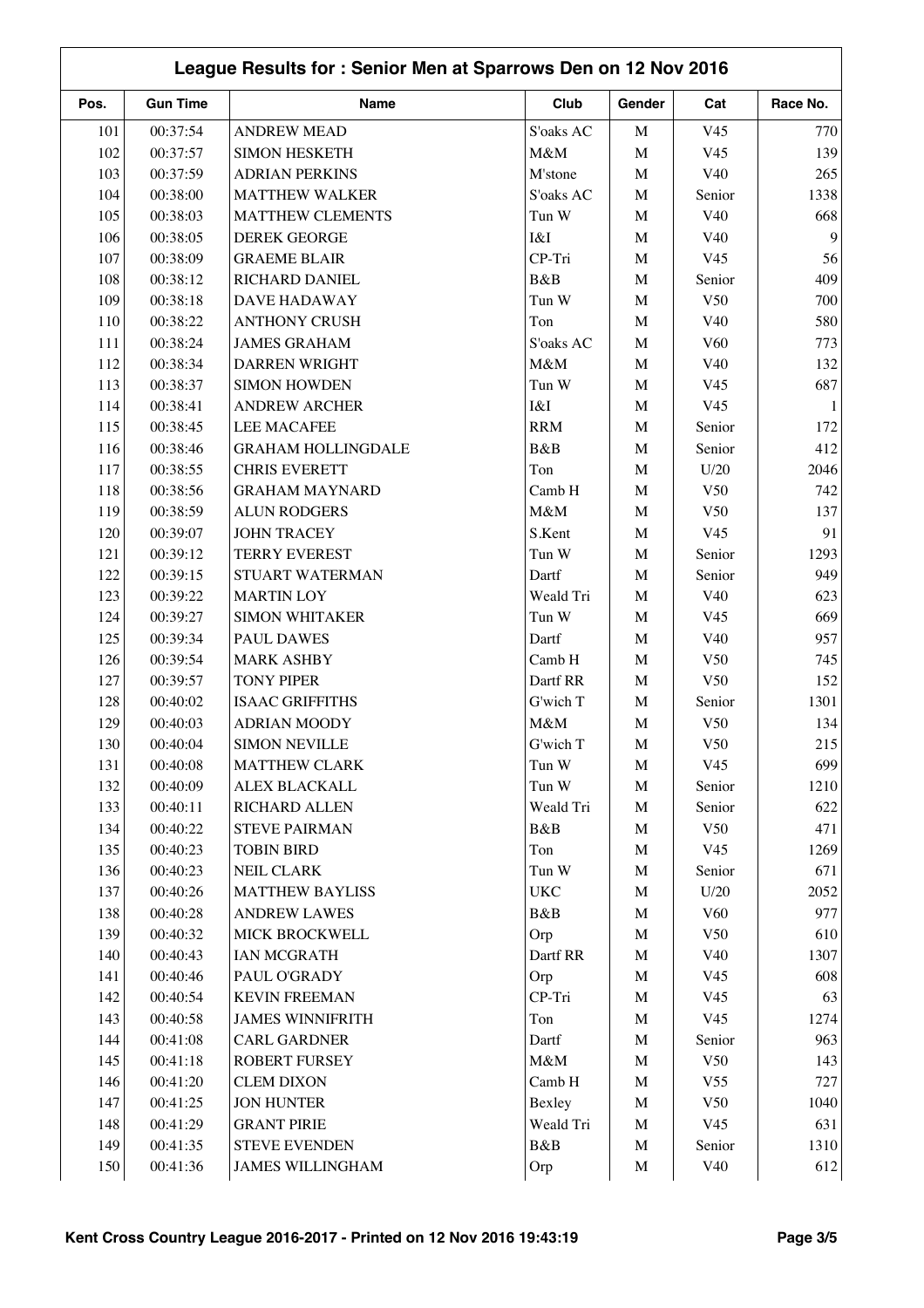| <b>Gun Time</b><br><b>Name</b><br>Club<br>Pos.<br>Gender<br>Race No.<br>Cat<br>00:41:37<br>CP-Tri<br><b>MARTIN RAFFERTY</b><br>$\mathbf M$<br>V <sub>45</sub><br>73<br>151<br>152<br>00:41:38<br><b>GEOFF TURNER</b><br>689<br>Tun W<br>$\mathbf M$<br>V50<br>00:41:44<br>58<br>153<br>JOHN BUCHANAN<br>CP-Tri<br>$\mathbf M$<br>Senior<br>00:41:45<br><b>ROSS BROWN</b><br>1119<br>154<br>Beck<br>$\mathbf M$<br>Senior<br>945<br>155<br>00:41:51<br><b>JON IVES</b><br>Dartf<br>$\mathbf M$<br>V <sub>45</sub><br>Folk<br>156<br>00:41:54<br><b>SIMON COFFEY</b><br>$\mathbf M$<br>Senior<br>1101<br>157<br>00:41:57<br><b>STEVE AUSTIN</b><br>1321<br>Tun W<br>$\mathbf M$<br>V <sub>55</sub><br>158<br>00:42:11<br><b>SIMON READ</b><br>268<br>M'stone<br>$\mathbf M$<br>V50<br>00:42:13<br>M&M<br>146<br>159<br>ADRIAN DONNELLY<br>$\mathbf M$<br>V <sub>45</sub><br><b>RRM</b><br>938<br>160<br>00:42:19<br><b>SEAN RODWELL</b><br>$\mathbf M$<br>Senior<br>V50<br>1041<br>161<br>00:42:30<br><b>CHRIS GOSDEN</b><br>Bexley<br>$\mathbf M$<br>B&B<br>1312<br>162<br>00:42:43<br><b>MARK ELLISON</b><br>$\mathbf M$<br>V <sub>55</sub><br>78<br>163<br>00:43:06<br>PETER WOOD<br>CP-Tri<br>$\mathbf M$<br>V <sub>45</sub><br>V50<br>702<br>164<br>00:43:09<br>MICHAEL RUSSELL<br>Tun W<br>$\mathbf M$<br>165<br>00:43:15<br><b>CHRIS DELLOW</b><br>Dartf RR<br>V60<br>163<br>$\mathbf M$<br>166<br>00:43:20<br><b>SIMON HOLFORD</b><br>Tun W<br>$\mathbf M$<br>V <sub>45</sub><br>677<br>619<br>167<br>00:43:29<br><b>DANNY EASTON</b><br>$\mathbf M$<br>V45<br>Orp<br>V50<br>168<br>00:43:38<br>RICHARD HARPER<br>Beck<br>$\mathbf M$<br>1116<br>169<br><b>RRM</b><br>174<br>00:44:00<br>PHIL GURNETT<br>$\mathbf M$<br>Senior |
|--------------------------------------------------------------------------------------------------------------------------------------------------------------------------------------------------------------------------------------------------------------------------------------------------------------------------------------------------------------------------------------------------------------------------------------------------------------------------------------------------------------------------------------------------------------------------------------------------------------------------------------------------------------------------------------------------------------------------------------------------------------------------------------------------------------------------------------------------------------------------------------------------------------------------------------------------------------------------------------------------------------------------------------------------------------------------------------------------------------------------------------------------------------------------------------------------------------------------------------------------------------------------------------------------------------------------------------------------------------------------------------------------------------------------------------------------------------------------------------------------------------------------------------------------------------------------------------------------------------------------------------------------------------------------------------------------------------------------------------|
|                                                                                                                                                                                                                                                                                                                                                                                                                                                                                                                                                                                                                                                                                                                                                                                                                                                                                                                                                                                                                                                                                                                                                                                                                                                                                                                                                                                                                                                                                                                                                                                                                                                                                                                                      |
|                                                                                                                                                                                                                                                                                                                                                                                                                                                                                                                                                                                                                                                                                                                                                                                                                                                                                                                                                                                                                                                                                                                                                                                                                                                                                                                                                                                                                                                                                                                                                                                                                                                                                                                                      |
|                                                                                                                                                                                                                                                                                                                                                                                                                                                                                                                                                                                                                                                                                                                                                                                                                                                                                                                                                                                                                                                                                                                                                                                                                                                                                                                                                                                                                                                                                                                                                                                                                                                                                                                                      |
|                                                                                                                                                                                                                                                                                                                                                                                                                                                                                                                                                                                                                                                                                                                                                                                                                                                                                                                                                                                                                                                                                                                                                                                                                                                                                                                                                                                                                                                                                                                                                                                                                                                                                                                                      |
|                                                                                                                                                                                                                                                                                                                                                                                                                                                                                                                                                                                                                                                                                                                                                                                                                                                                                                                                                                                                                                                                                                                                                                                                                                                                                                                                                                                                                                                                                                                                                                                                                                                                                                                                      |
|                                                                                                                                                                                                                                                                                                                                                                                                                                                                                                                                                                                                                                                                                                                                                                                                                                                                                                                                                                                                                                                                                                                                                                                                                                                                                                                                                                                                                                                                                                                                                                                                                                                                                                                                      |
|                                                                                                                                                                                                                                                                                                                                                                                                                                                                                                                                                                                                                                                                                                                                                                                                                                                                                                                                                                                                                                                                                                                                                                                                                                                                                                                                                                                                                                                                                                                                                                                                                                                                                                                                      |
|                                                                                                                                                                                                                                                                                                                                                                                                                                                                                                                                                                                                                                                                                                                                                                                                                                                                                                                                                                                                                                                                                                                                                                                                                                                                                                                                                                                                                                                                                                                                                                                                                                                                                                                                      |
|                                                                                                                                                                                                                                                                                                                                                                                                                                                                                                                                                                                                                                                                                                                                                                                                                                                                                                                                                                                                                                                                                                                                                                                                                                                                                                                                                                                                                                                                                                                                                                                                                                                                                                                                      |
|                                                                                                                                                                                                                                                                                                                                                                                                                                                                                                                                                                                                                                                                                                                                                                                                                                                                                                                                                                                                                                                                                                                                                                                                                                                                                                                                                                                                                                                                                                                                                                                                                                                                                                                                      |
|                                                                                                                                                                                                                                                                                                                                                                                                                                                                                                                                                                                                                                                                                                                                                                                                                                                                                                                                                                                                                                                                                                                                                                                                                                                                                                                                                                                                                                                                                                                                                                                                                                                                                                                                      |
|                                                                                                                                                                                                                                                                                                                                                                                                                                                                                                                                                                                                                                                                                                                                                                                                                                                                                                                                                                                                                                                                                                                                                                                                                                                                                                                                                                                                                                                                                                                                                                                                                                                                                                                                      |
|                                                                                                                                                                                                                                                                                                                                                                                                                                                                                                                                                                                                                                                                                                                                                                                                                                                                                                                                                                                                                                                                                                                                                                                                                                                                                                                                                                                                                                                                                                                                                                                                                                                                                                                                      |
|                                                                                                                                                                                                                                                                                                                                                                                                                                                                                                                                                                                                                                                                                                                                                                                                                                                                                                                                                                                                                                                                                                                                                                                                                                                                                                                                                                                                                                                                                                                                                                                                                                                                                                                                      |
|                                                                                                                                                                                                                                                                                                                                                                                                                                                                                                                                                                                                                                                                                                                                                                                                                                                                                                                                                                                                                                                                                                                                                                                                                                                                                                                                                                                                                                                                                                                                                                                                                                                                                                                                      |
|                                                                                                                                                                                                                                                                                                                                                                                                                                                                                                                                                                                                                                                                                                                                                                                                                                                                                                                                                                                                                                                                                                                                                                                                                                                                                                                                                                                                                                                                                                                                                                                                                                                                                                                                      |
|                                                                                                                                                                                                                                                                                                                                                                                                                                                                                                                                                                                                                                                                                                                                                                                                                                                                                                                                                                                                                                                                                                                                                                                                                                                                                                                                                                                                                                                                                                                                                                                                                                                                                                                                      |
|                                                                                                                                                                                                                                                                                                                                                                                                                                                                                                                                                                                                                                                                                                                                                                                                                                                                                                                                                                                                                                                                                                                                                                                                                                                                                                                                                                                                                                                                                                                                                                                                                                                                                                                                      |
|                                                                                                                                                                                                                                                                                                                                                                                                                                                                                                                                                                                                                                                                                                                                                                                                                                                                                                                                                                                                                                                                                                                                                                                                                                                                                                                                                                                                                                                                                                                                                                                                                                                                                                                                      |
|                                                                                                                                                                                                                                                                                                                                                                                                                                                                                                                                                                                                                                                                                                                                                                                                                                                                                                                                                                                                                                                                                                                                                                                                                                                                                                                                                                                                                                                                                                                                                                                                                                                                                                                                      |
| B&B<br>170<br>00:44:09<br>PAUL KEREKGYARTO<br>$\mathbf M$<br>V40<br>1311                                                                                                                                                                                                                                                                                                                                                                                                                                                                                                                                                                                                                                                                                                                                                                                                                                                                                                                                                                                                                                                                                                                                                                                                                                                                                                                                                                                                                                                                                                                                                                                                                                                             |
| <b>GEORGE HARRIS</b><br>171<br>00:44:16<br>Tun W<br>$\mathbf M$<br>V40<br>673                                                                                                                                                                                                                                                                                                                                                                                                                                                                                                                                                                                                                                                                                                                                                                                                                                                                                                                                                                                                                                                                                                                                                                                                                                                                                                                                                                                                                                                                                                                                                                                                                                                        |
| 172<br>00:44:20<br>WILL WITHECOMBE<br>$\mathbf M$<br>Senior<br>1133<br>Beck                                                                                                                                                                                                                                                                                                                                                                                                                                                                                                                                                                                                                                                                                                                                                                                                                                                                                                                                                                                                                                                                                                                                                                                                                                                                                                                                                                                                                                                                                                                                                                                                                                                          |
| B&B<br>173<br>00:44:31<br><b>SCOTT BULMER</b><br>2037<br>$\mathbf M$<br>U/20                                                                                                                                                                                                                                                                                                                                                                                                                                                                                                                                                                                                                                                                                                                                                                                                                                                                                                                                                                                                                                                                                                                                                                                                                                                                                                                                                                                                                                                                                                                                                                                                                                                         |
| <b>IAN CRAWLEY</b><br>579<br>174<br>00:44:40<br>Ton<br>$\mathbf M$<br>V50                                                                                                                                                                                                                                                                                                                                                                                                                                                                                                                                                                                                                                                                                                                                                                                                                                                                                                                                                                                                                                                                                                                                                                                                                                                                                                                                                                                                                                                                                                                                                                                                                                                            |
| <b>JON GODSELL</b><br>201<br>175<br>00:44:57<br>G'wich T<br>$\mathbf M$<br>V40                                                                                                                                                                                                                                                                                                                                                                                                                                                                                                                                                                                                                                                                                                                                                                                                                                                                                                                                                                                                                                                                                                                                                                                                                                                                                                                                                                                                                                                                                                                                                                                                                                                       |
| 1334<br>176<br>00:44:59<br><b>MARTIN HAWKINS</b><br>Camb H<br>$\mathbf M$<br>V <sub>55</sub>                                                                                                                                                                                                                                                                                                                                                                                                                                                                                                                                                                                                                                                                                                                                                                                                                                                                                                                                                                                                                                                                                                                                                                                                                                                                                                                                                                                                                                                                                                                                                                                                                                         |
| 221<br>177<br>00:45:09<br><b>NEIL SMITH</b><br>G'wich T<br>$\mathbf M$<br>Senior                                                                                                                                                                                                                                                                                                                                                                                                                                                                                                                                                                                                                                                                                                                                                                                                                                                                                                                                                                                                                                                                                                                                                                                                                                                                                                                                                                                                                                                                                                                                                                                                                                                     |
| 178<br>00:45:10<br><b>JAMES MURRIN</b><br>M'stone<br>$\mathbf M$<br>273<br>V <sub>45</sub>                                                                                                                                                                                                                                                                                                                                                                                                                                                                                                                                                                                                                                                                                                                                                                                                                                                                                                                                                                                                                                                                                                                                                                                                                                                                                                                                                                                                                                                                                                                                                                                                                                           |
| Dartf RR<br>179<br>00:45:27<br><b>GLEN RIDOUT</b><br>$\mathbf M$<br>V <sub>55</sub><br>161                                                                                                                                                                                                                                                                                                                                                                                                                                                                                                                                                                                                                                                                                                                                                                                                                                                                                                                                                                                                                                                                                                                                                                                                                                                                                                                                                                                                                                                                                                                                                                                                                                           |
| 975<br>180<br>B&B<br>V50<br>00:45:38<br><b>JAMES UNWIN</b><br>M                                                                                                                                                                                                                                                                                                                                                                                                                                                                                                                                                                                                                                                                                                                                                                                                                                                                                                                                                                                                                                                                                                                                                                                                                                                                                                                                                                                                                                                                                                                                                                                                                                                                      |
| 181<br>00:45:40<br><b>MARK TAYLOR</b><br>Tun W<br>V <sub>60</sub><br>672<br>M                                                                                                                                                                                                                                                                                                                                                                                                                                                                                                                                                                                                                                                                                                                                                                                                                                                                                                                                                                                                                                                                                                                                                                                                                                                                                                                                                                                                                                                                                                                                                                                                                                                        |
| 182<br><b>SCOTT SHURMER</b><br>$\mathbf M$<br>V <sub>45</sub><br>260<br>00:45:40<br>M'stone                                                                                                                                                                                                                                                                                                                                                                                                                                                                                                                                                                                                                                                                                                                                                                                                                                                                                                                                                                                                                                                                                                                                                                                                                                                                                                                                                                                                                                                                                                                                                                                                                                          |
| 642<br>183<br><b>JASON DAVEY</b><br>Weald Tri<br>$\mathbf M$<br>V <sub>45</sub><br>00:45:44                                                                                                                                                                                                                                                                                                                                                                                                                                                                                                                                                                                                                                                                                                                                                                                                                                                                                                                                                                                                                                                                                                                                                                                                                                                                                                                                                                                                                                                                                                                                                                                                                                          |
| B&B<br>184<br>00:45:55<br>NIGEL BULMER<br>$\mathbf M$<br>V50<br>976                                                                                                                                                                                                                                                                                                                                                                                                                                                                                                                                                                                                                                                                                                                                                                                                                                                                                                                                                                                                                                                                                                                                                                                                                                                                                                                                                                                                                                                                                                                                                                                                                                                                  |
| 185<br>00:46:36<br><b>NICK PIERCE</b><br>Tun W<br>$\mathbf M$<br>V60<br>1211                                                                                                                                                                                                                                                                                                                                                                                                                                                                                                                                                                                                                                                                                                                                                                                                                                                                                                                                                                                                                                                                                                                                                                                                                                                                                                                                                                                                                                                                                                                                                                                                                                                         |
| 186<br>00:46:53<br><b>ANDY PAGE</b><br>Tun W<br>$\mathbf M$<br>V50<br>695                                                                                                                                                                                                                                                                                                                                                                                                                                                                                                                                                                                                                                                                                                                                                                                                                                                                                                                                                                                                                                                                                                                                                                                                                                                                                                                                                                                                                                                                                                                                                                                                                                                            |
| 187<br>00:47:16<br><b>ANTHONY SCOTT</b><br>Folk<br>V <sub>45</sub><br>1329<br>M                                                                                                                                                                                                                                                                                                                                                                                                                                                                                                                                                                                                                                                                                                                                                                                                                                                                                                                                                                                                                                                                                                                                                                                                                                                                                                                                                                                                                                                                                                                                                                                                                                                      |
| 697<br>188<br>Tun W<br>$\mathbf M$<br>00:47:30<br>PETER RICHARDSON<br>V <sub>65</sub>                                                                                                                                                                                                                                                                                                                                                                                                                                                                                                                                                                                                                                                                                                                                                                                                                                                                                                                                                                                                                                                                                                                                                                                                                                                                                                                                                                                                                                                                                                                                                                                                                                                |
| 189<br>00:48:02<br>LUIGI ARCURI<br>B&B<br>$\mathbf M$<br>474<br>V <sub>55</sub>                                                                                                                                                                                                                                                                                                                                                                                                                                                                                                                                                                                                                                                                                                                                                                                                                                                                                                                                                                                                                                                                                                                                                                                                                                                                                                                                                                                                                                                                                                                                                                                                                                                      |
| 190<br>00:48:07<br><b>ANDREW SMITH</b><br>Folk<br>$\mathbf M$<br>V <sub>45</sub><br>1109                                                                                                                                                                                                                                                                                                                                                                                                                                                                                                                                                                                                                                                                                                                                                                                                                                                                                                                                                                                                                                                                                                                                                                                                                                                                                                                                                                                                                                                                                                                                                                                                                                             |
| 269<br>191<br>00:48:37<br>M'stone<br><b>BOHDAN RAINCZUK</b><br>$\mathbf M$<br>V <sub>55</sub>                                                                                                                                                                                                                                                                                                                                                                                                                                                                                                                                                                                                                                                                                                                                                                                                                                                                                                                                                                                                                                                                                                                                                                                                                                                                                                                                                                                                                                                                                                                                                                                                                                        |
| 192<br>00:48:53<br><b>BRIAN CRANE</b><br>$\mathbf M$<br>1305<br>Bexley<br>V <sub>45</sub>                                                                                                                                                                                                                                                                                                                                                                                                                                                                                                                                                                                                                                                                                                                                                                                                                                                                                                                                                                                                                                                                                                                                                                                                                                                                                                                                                                                                                                                                                                                                                                                                                                            |
| CP-Tri<br>193<br><b>DEAN THURLOW</b><br>$\mathbf M$<br>V60<br>75<br>00:49:31                                                                                                                                                                                                                                                                                                                                                                                                                                                                                                                                                                                                                                                                                                                                                                                                                                                                                                                                                                                                                                                                                                                                                                                                                                                                                                                                                                                                                                                                                                                                                                                                                                                         |
| 194<br>CP-Tri<br>$\mathbf M$<br>V40<br>67<br>00:49:42<br><b>RUSSELL HOW</b>                                                                                                                                                                                                                                                                                                                                                                                                                                                                                                                                                                                                                                                                                                                                                                                                                                                                                                                                                                                                                                                                                                                                                                                                                                                                                                                                                                                                                                                                                                                                                                                                                                                          |
| 195<br>00:49:45<br>V <sub>60</sub><br>1126<br><b>KEN BAKSH</b><br>Beck<br>$\mathbf M$                                                                                                                                                                                                                                                                                                                                                                                                                                                                                                                                                                                                                                                                                                                                                                                                                                                                                                                                                                                                                                                                                                                                                                                                                                                                                                                                                                                                                                                                                                                                                                                                                                                |
| 196<br>00:49:49<br>Camb H<br>$\mathbf M$<br>1287<br>RODERICK COOKEY-BRESI<br>Senior                                                                                                                                                                                                                                                                                                                                                                                                                                                                                                                                                                                                                                                                                                                                                                                                                                                                                                                                                                                                                                                                                                                                                                                                                                                                                                                                                                                                                                                                                                                                                                                                                                                  |
| 197<br>00:50:01<br><b>ROY KNIGHT</b><br>Dartf RR<br>$\mathbf M$<br>V65<br>154                                                                                                                                                                                                                                                                                                                                                                                                                                                                                                                                                                                                                                                                                                                                                                                                                                                                                                                                                                                                                                                                                                                                                                                                                                                                                                                                                                                                                                                                                                                                                                                                                                                        |
| 198<br>00:50:13<br><b>GRAHAME EKE</b><br>V65<br>1080<br>Folk<br>$\mathbf M$                                                                                                                                                                                                                                                                                                                                                                                                                                                                                                                                                                                                                                                                                                                                                                                                                                                                                                                                                                                                                                                                                                                                                                                                                                                                                                                                                                                                                                                                                                                                                                                                                                                          |
| 199<br>00:50:20<br>DAVID CROCKWELL<br>CP-Tri<br>V <sub>55</sub><br>60<br>$\mathbf M$                                                                                                                                                                                                                                                                                                                                                                                                                                                                                                                                                                                                                                                                                                                                                                                                                                                                                                                                                                                                                                                                                                                                                                                                                                                                                                                                                                                                                                                                                                                                                                                                                                                 |
| $200\,$<br>00:50:23<br>NEIL GOODFELLOW<br>Weald Tri<br>V40<br>626<br>$\mathbf M$                                                                                                                                                                                                                                                                                                                                                                                                                                                                                                                                                                                                                                                                                                                                                                                                                                                                                                                                                                                                                                                                                                                                                                                                                                                                                                                                                                                                                                                                                                                                                                                                                                                     |